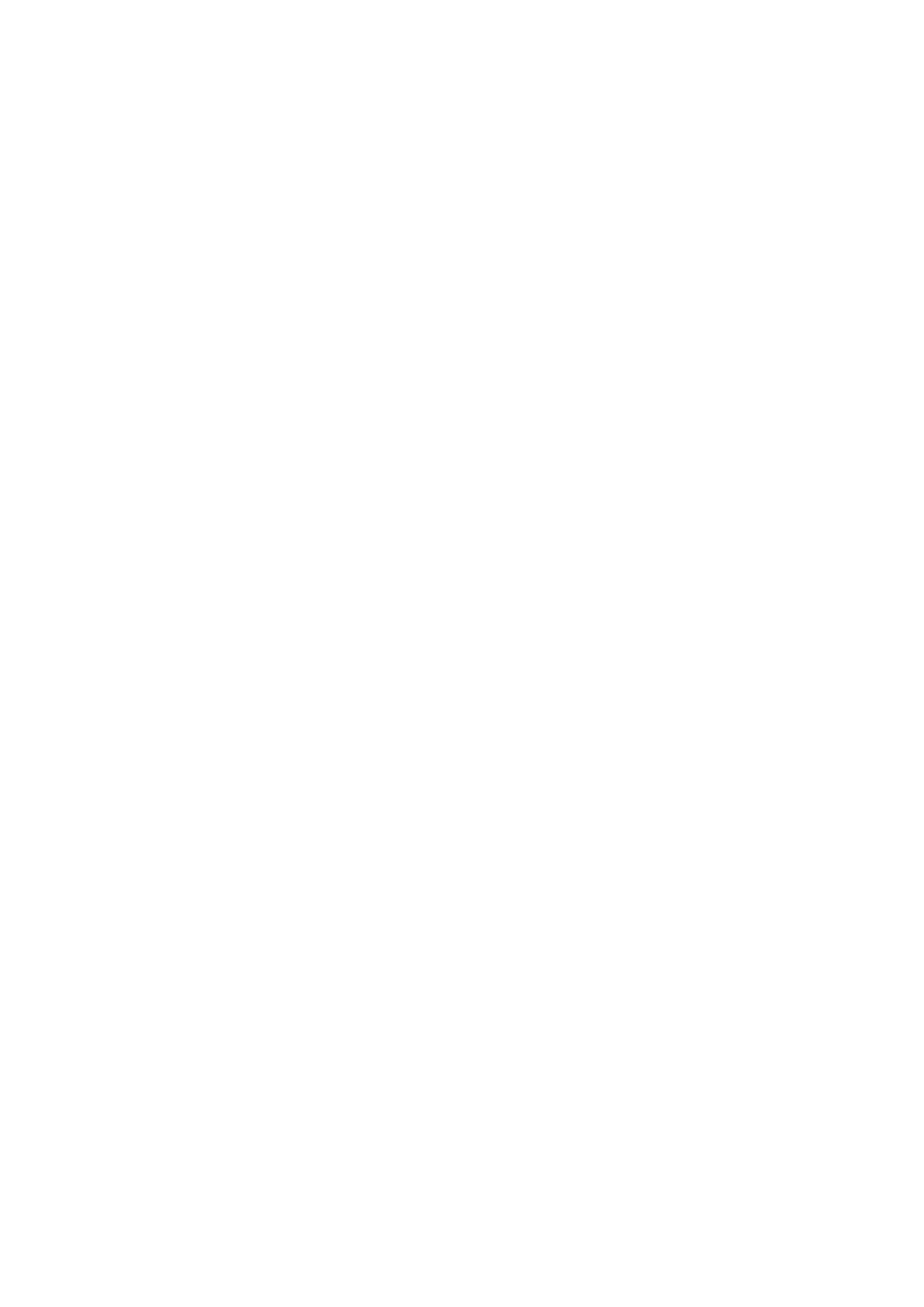# Essays on Roberto Gerhard

Edited by

Monty Adkins and Michael Russ

Cambridge Scholars Publishing

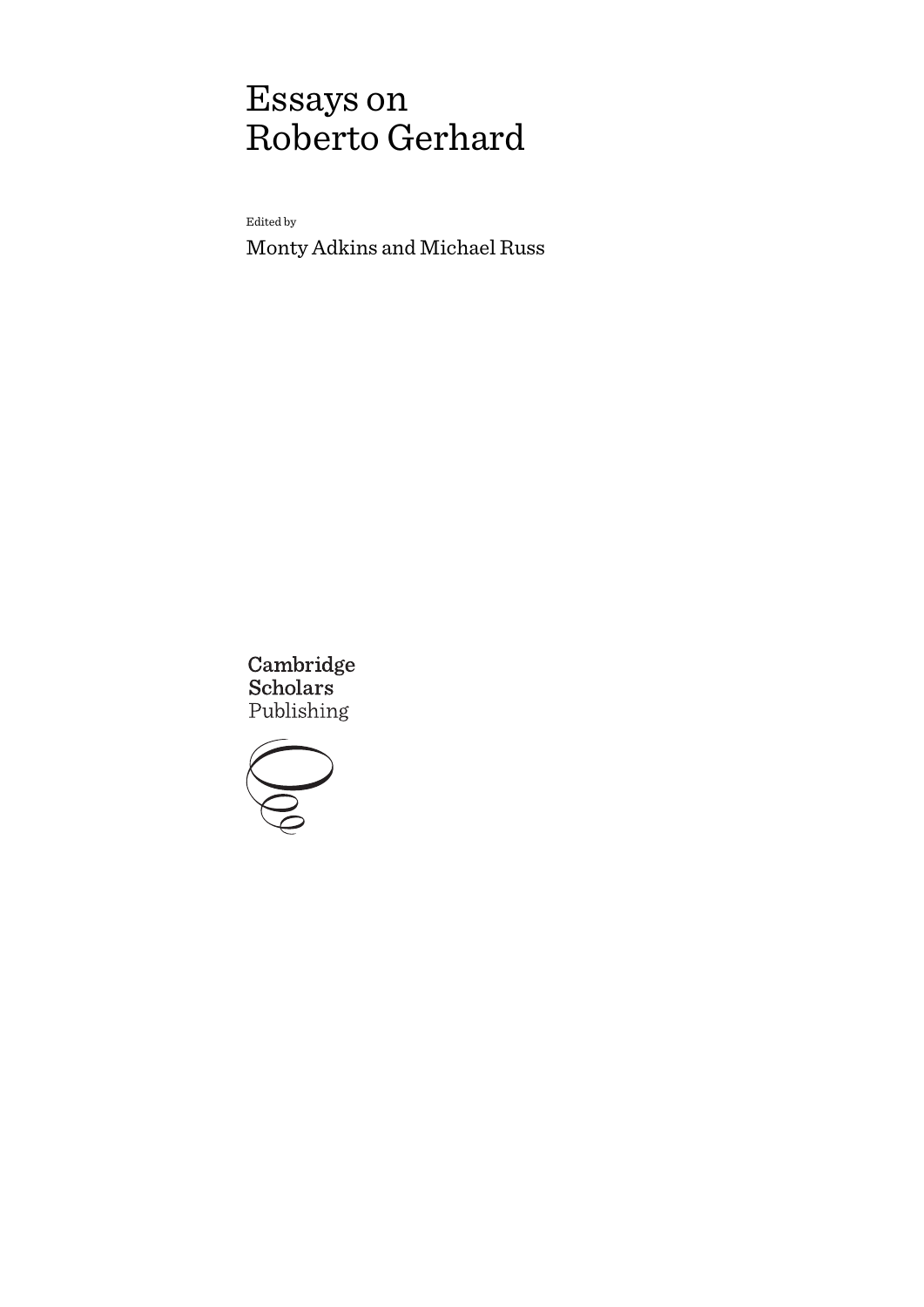Essays on Roberto Gerhard

Edited by Monty Adkins and Michael Russ

This book first published 2017

Cambridge Scholars Publishing

Lady Stephenson Library, Newcastle upon Tyne, NE6 2PA, UK

British Library Cataloguing in Publication Data A catalogue record for this book is available from the British Library

Copyright © 2017 by Monty Adkins, Michael Russ and contributors

All rights for this book reserved. No part of this book may be reproduced, stored in a retrieval system, or transmitted, in any form or by any means, electronic, mechanical, photocopying, recording or otherwise, without the prior permission of the copyright owner.

ISBN (10): 1-4438-1108-4 ISBN (13): 978-1-4438-1108-8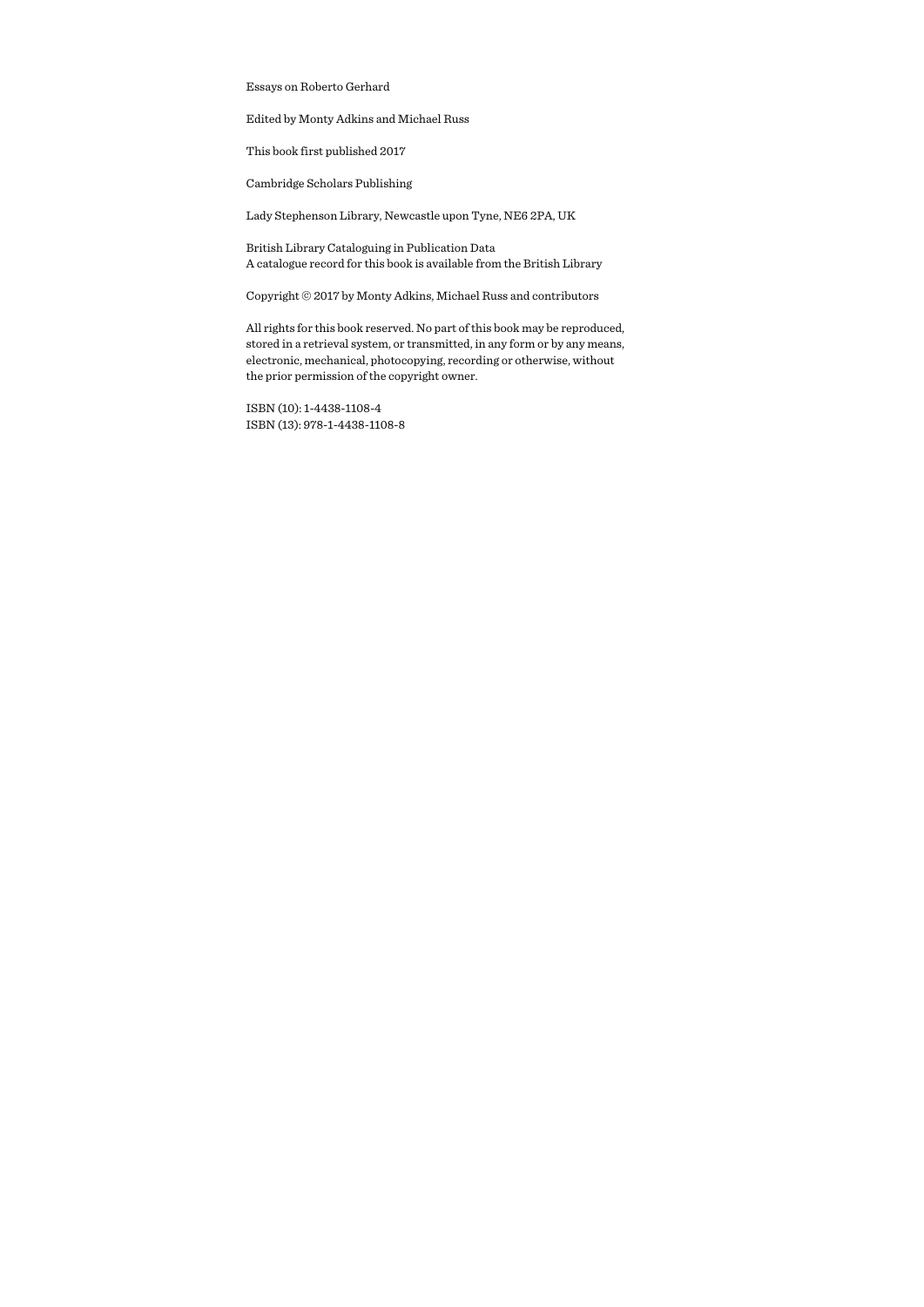This book is dedicated to the memory of Dr Rosemary Summers (1931- 2017) executor of the Gerhard Estate. Dr Summers was a passionate advocate of Gerhard's music and worked ceaselessly to promote his compositions and writings. All of the authors in this book would like to acknowledge their debt and gratitude to Dr Summers' kindness and generosity in supporting their research over many decades.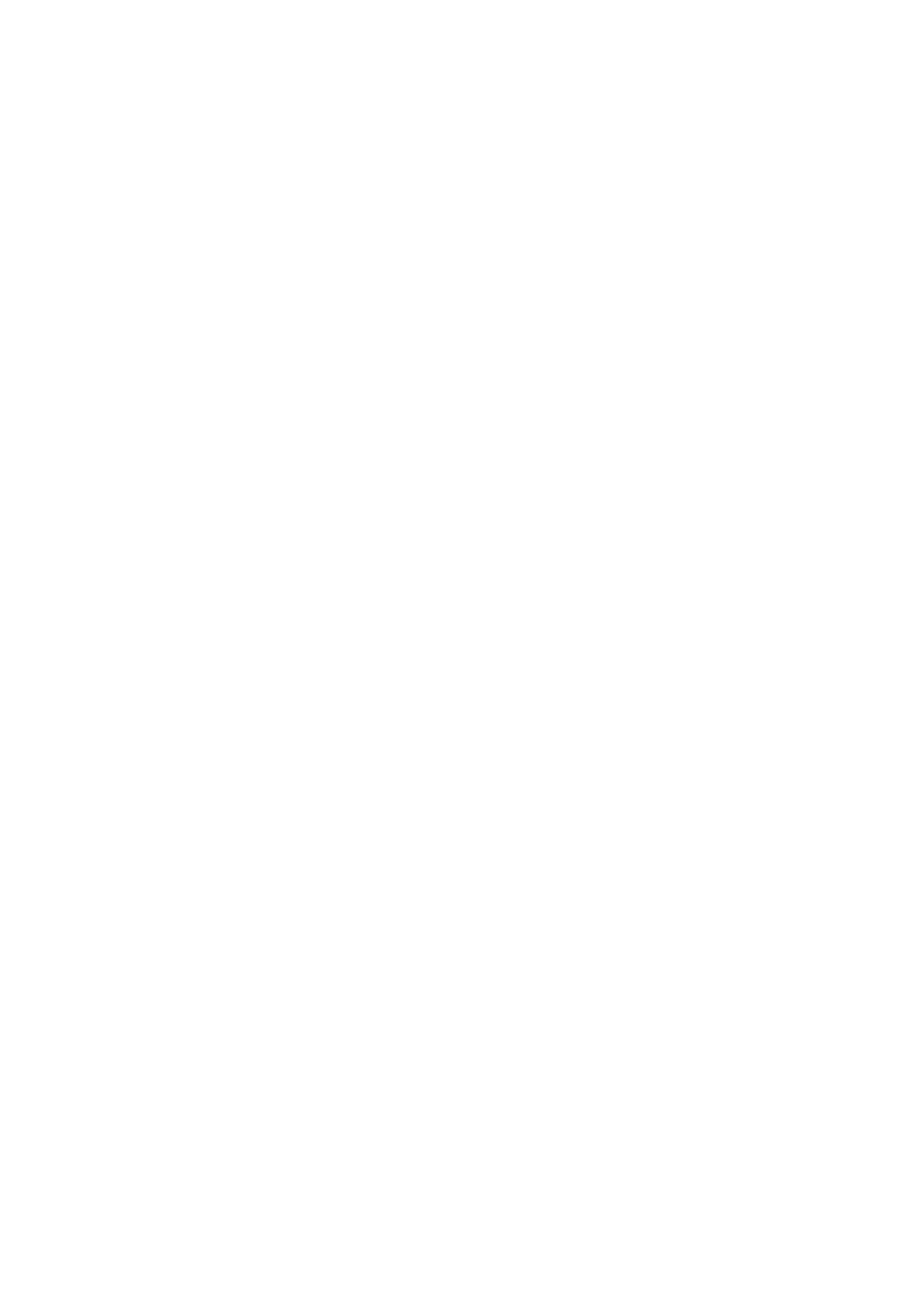# **CONTENTS**

| Monty Adkins and Michael Russ                                       |
|---------------------------------------------------------------------|
|                                                                     |
| Don Roberto = Don Quixote                                           |
| Trevor Walshaw                                                      |
|                                                                     |
| Roberto Gerhard's "Music for Pandora"                               |
| Julian White                                                        |
|                                                                     |
| Roberto Gerhard in the Music History of Franco's Spain              |
| Belén Pérez Castillo                                                |
|                                                                     |
| Gerhard, Schoenberg, and a Stiff Dose of Theory                     |
| <b>Michael Russ</b>                                                 |
|                                                                     |
| A Sense of Proportion: Gerhard and the Postwar Avant-Garde          |
| Julian White                                                        |
|                                                                     |
| The Wind Quintet as Manifesto:                                      |
| Tradition, Modernism, Vision, Identity                              |
| Rachel E. Mitchell                                                  |
|                                                                     |
| It's All in Proportion: Tracing the Evolution of the Time-Aggregate |
| in Roberto Gerhard's Music                                          |
| Darren Sproston                                                     |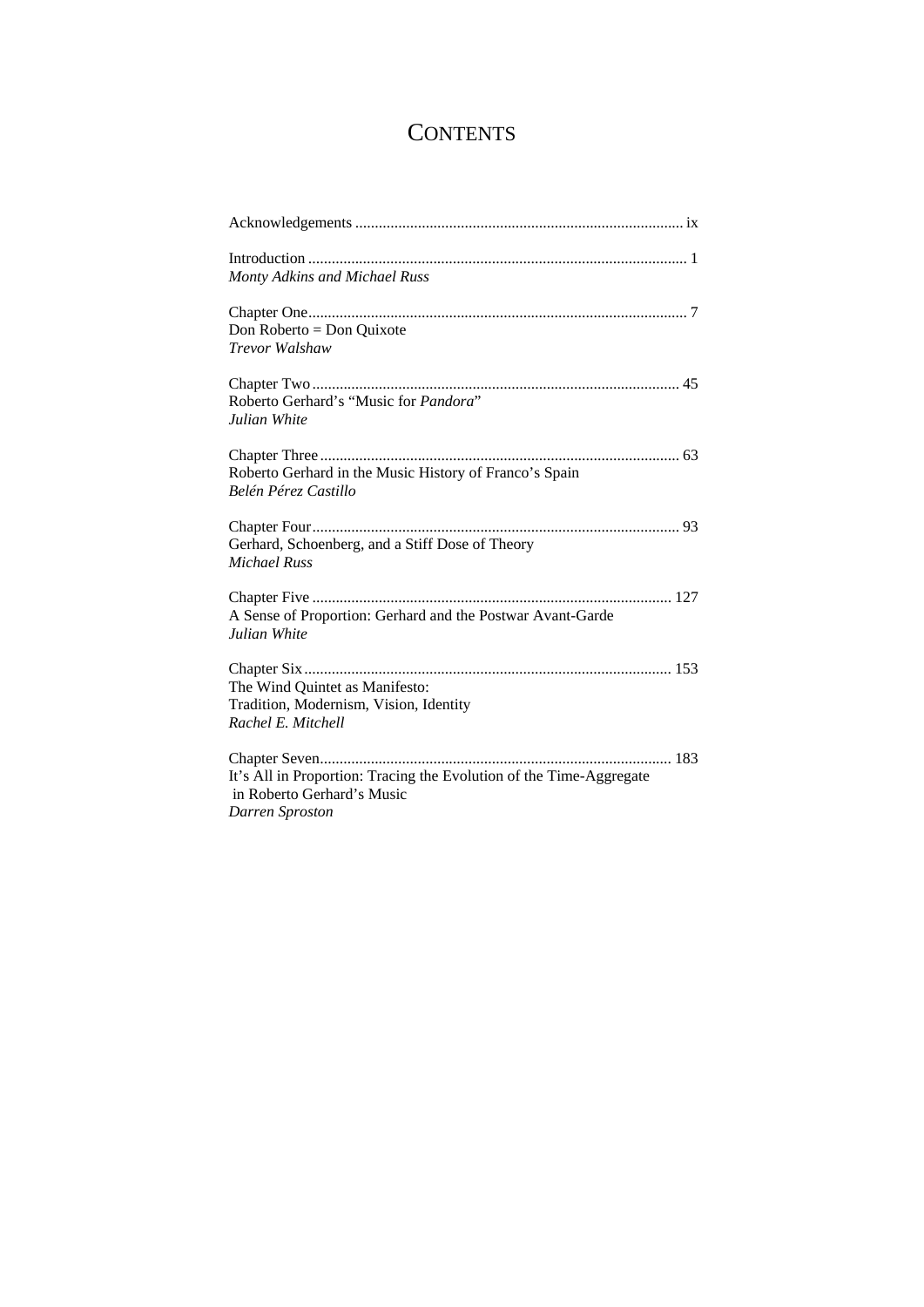viii Contents

| Metamorphosing: The Construction and Deconstruction<br>of Roberto Gerhard's Symphony No. 2<br>Darren Sproston |  |
|---------------------------------------------------------------------------------------------------------------|--|
| Sound and Symbol in Roberto Gerhard's                                                                         |  |
| Lament for the Death of a Bullfighter                                                                         |  |
| Gregorio García Karman                                                                                        |  |
|                                                                                                               |  |
| <i>Claustrophilia:</i> A Musical Gift from Gerhard to John Cage                                               |  |
| Carlos Duque and Monty Adkins                                                                                 |  |
|                                                                                                               |  |
|                                                                                                               |  |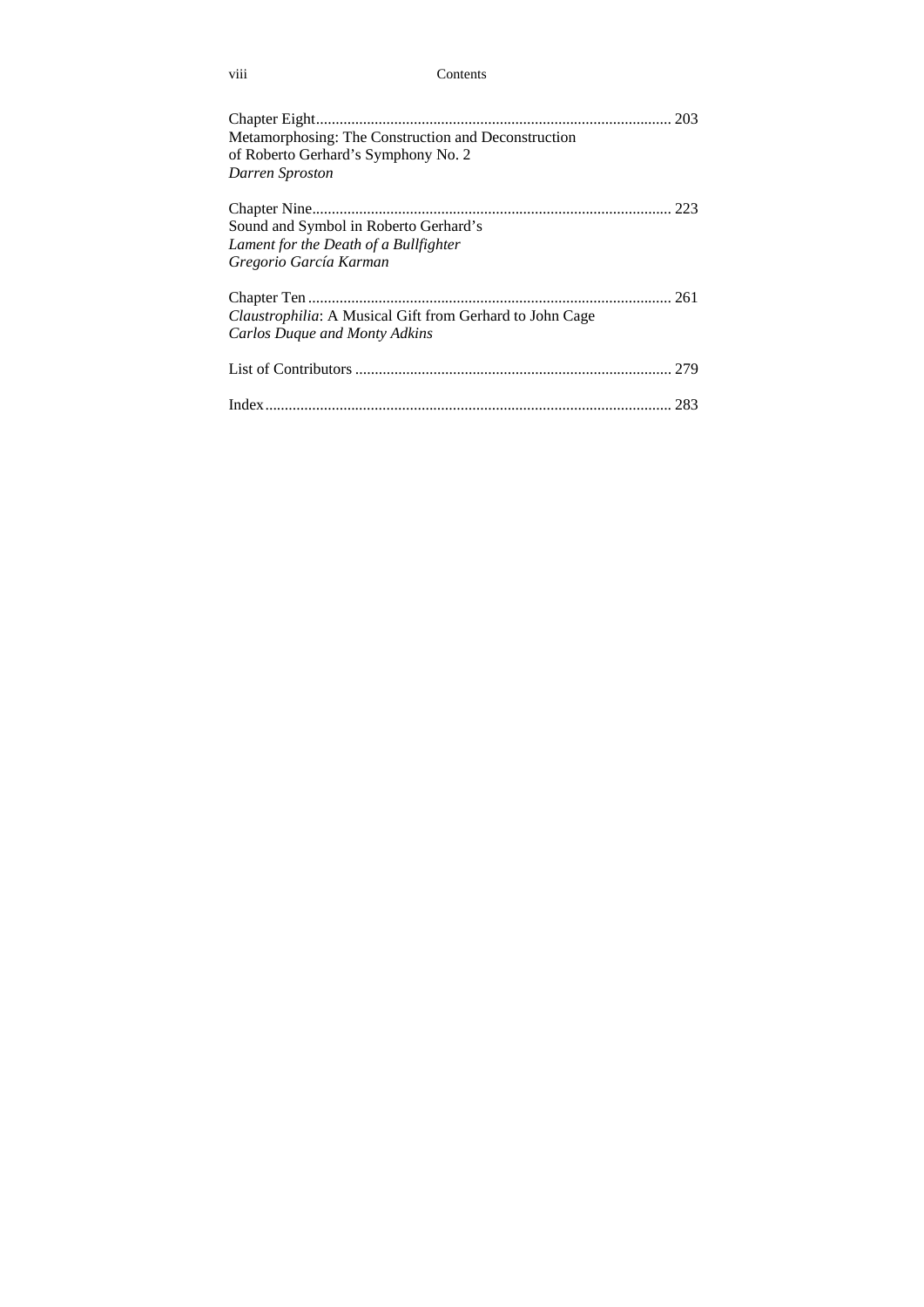# ACKNOWLEDGEMENTS

Music examples from the published works of Roberto Gerhard are reproduced by kind permission of Boosey and Hawkes Music Publishers Limited. Unpublished letters, documents and other material from the Gerhard Estate are reproduced by kind permission of Dr Rosemary Summers.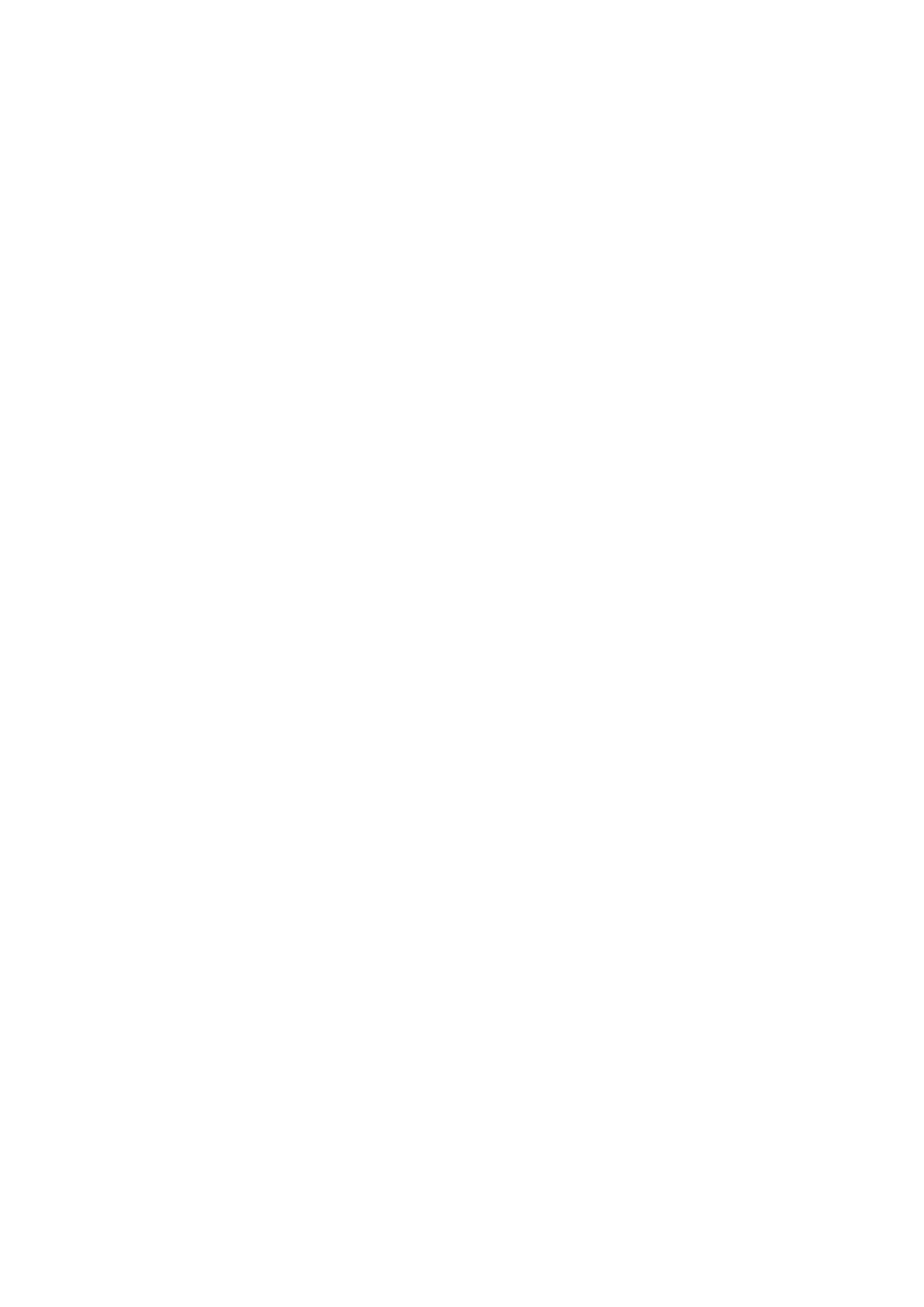## **INTRODUCTION**

## MONTY ADKINS AND MICHAEL RUSS

The second decade of the twenty-first century has seen the publication of several books reflecting the upsurge of interest in the music of the Catalan composer Roberto Gerhard  $(1896-1970)$ .<sup>1</sup> The present volume brings together a number of essays on this composer, several of which have their origins in a conference on Gerhard held at the University in Alcalá de Henares, Spain, a city notable for its being the birthplace of Cervantes whose *Don Quixote* was a source of fascination for Gerhard (as is discussed by Walshaw in this volume).

Opportunities to hear the music of Gerhard in live performance still remain rarer than the quality of his music deserves. The symphonies and chamber music written in the closing decades of his post-war exile in Britain are affectionately remembered by many older music-lovers and enthusiasts for contemporary music, not least for their intense musicality. These are challenging and expensive works to perform, but as with nearly all of his music, fine recordings are available and new ones continue to appear. Broadcasts of his music also occur occasionally, in both Britain and Spain. Although in Britain he is still highly respected among academic commentators and composers, it is interesting to speculate whether if he had been born in this country, his name might have been as familiar to the musical public as those of Britten, Tippett, and Walton. For much of his time in Britain, he suffered from being an outsider; he was known more for his ability to produce incidental music and music with a Spanish

-

<sup>1</sup> Monty Adkins and Michael Russ (eds.), *The Roberto Gerhard Companion* (Aldershot and Burlington, VT: Ashgate, 2013); Leticia Sánchez de Andrés, *Pasión, desarraigo y literatura: el compositor Robert Gerhard* (Madrid: Fundación Scherzo-Antonio Machado Libros, 2013). Monty Adkins and Michael Russ (eds.), *Perspectives on Gerhard: Selected Proceedings of the 2nd and 3rd International Roberto Gerhard Conferences* (Huddersfield: University of Huddersfield Press, 2015); Gabriela Lendle, *Zwölftontechnik als neue Form von Tonalität: Zu Roberto Gerhards quixotischem Code* (Stuttgart: Franz Steiner Verlag, 2015).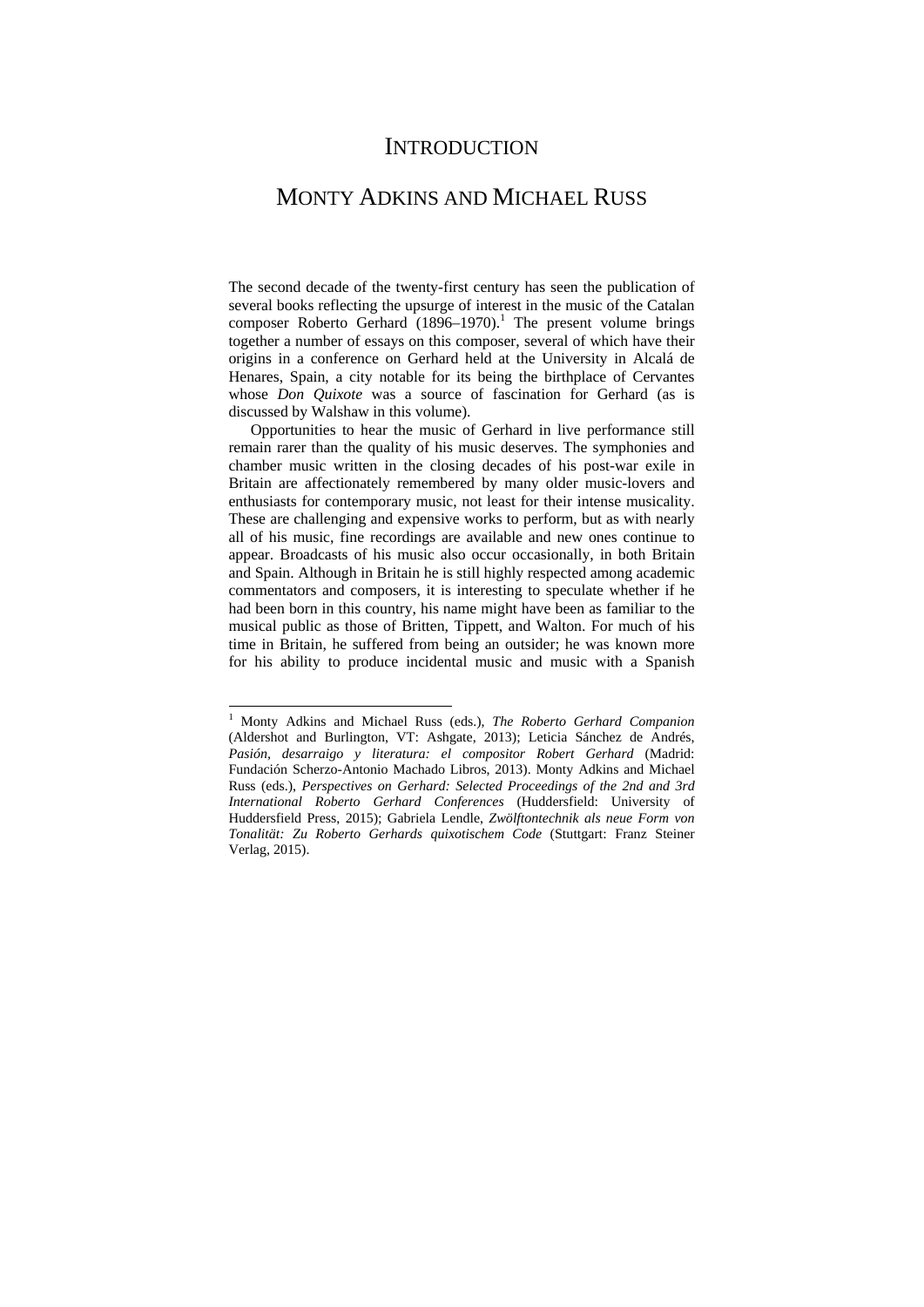#### 2 Introduction

flavour, his "commercial" music as he referred to it, than for his concert works.

In his native country, and in Catalonia in particular, his significance is now increasingly recognized as the Franco years when he was virtually written out of Spanish musical history (as discussed by Castillo in Chapter 3), recede into the distance. It is certainly the case that Gerhard, in the interwar years in Spain and for much of his time in Britain, suffered from his closeness to the then bogeyman Arnold Schoenberg. Unsurprisingly perhaps, it was not by following the advice of his rather conservative critical detractors, but by reformulating Schoenberg's ideas, extending them to time as well as pitch and perhaps above all finding through his experiments with electro-acoustic music a new relationship between time and timbre that finally secured his reputation in the 1960s. A decade characterized by greater openness to more avant-garde music in Britain.

Of course, Gerhard's music composed before the mid-1950s is inventive and often modernist rather than avant-garde as the ballets *Pandora* and *Don Quixote* dating from the 1940s attest. In this volume these works are given detailed consideration by Julian White and Trevor Walshaw respectively. Ballet was an important medium for Gerhard; but unfortunately, these works survive largely through the suites derived from them, abridgments which inevitably result in much of their meaning being lost. Here the two writers explore the complete works, but the challenge is considerable; while the score of a ballet (perhaps annotated with some details of the staging) can give us a good and detailed idea about the nature of the music, traces of the original choreography have long disappeared, and the authors have only descriptions in program notes and reviews to guide them. In addition Walshaw draws upon interpretations of Cervantes' novel by Spanish writers, interpretations which may well have influenced how Gerhard conceived this work whose central character is for him, as Walshaw argues, a personification of the Spanish psyche. Unamuno speaks of the work in almost biblical terms and David Drew is said to have observed that Cervantes' *Don Quixote* was "like the Bible" for Gerhard. Furthermore, through his interpretation of the story and his very particular mix of the Spanish traditional and the modernist in his music, Gerhard, in the manner of a latter day Don Quixote, was providing an interpretation of the plight of Spain in the 1940s.

Both *Don Quixote* and *Pandora* were written against the background not only of Franco's regime, but also of the Second World War. *Pandora* is a rejection of war (albeit one that ends up with "a message of renewal and hope for the future"). As Julian White points out, there are references not only to Spanish/Catalan popular song, but also to music as diverse as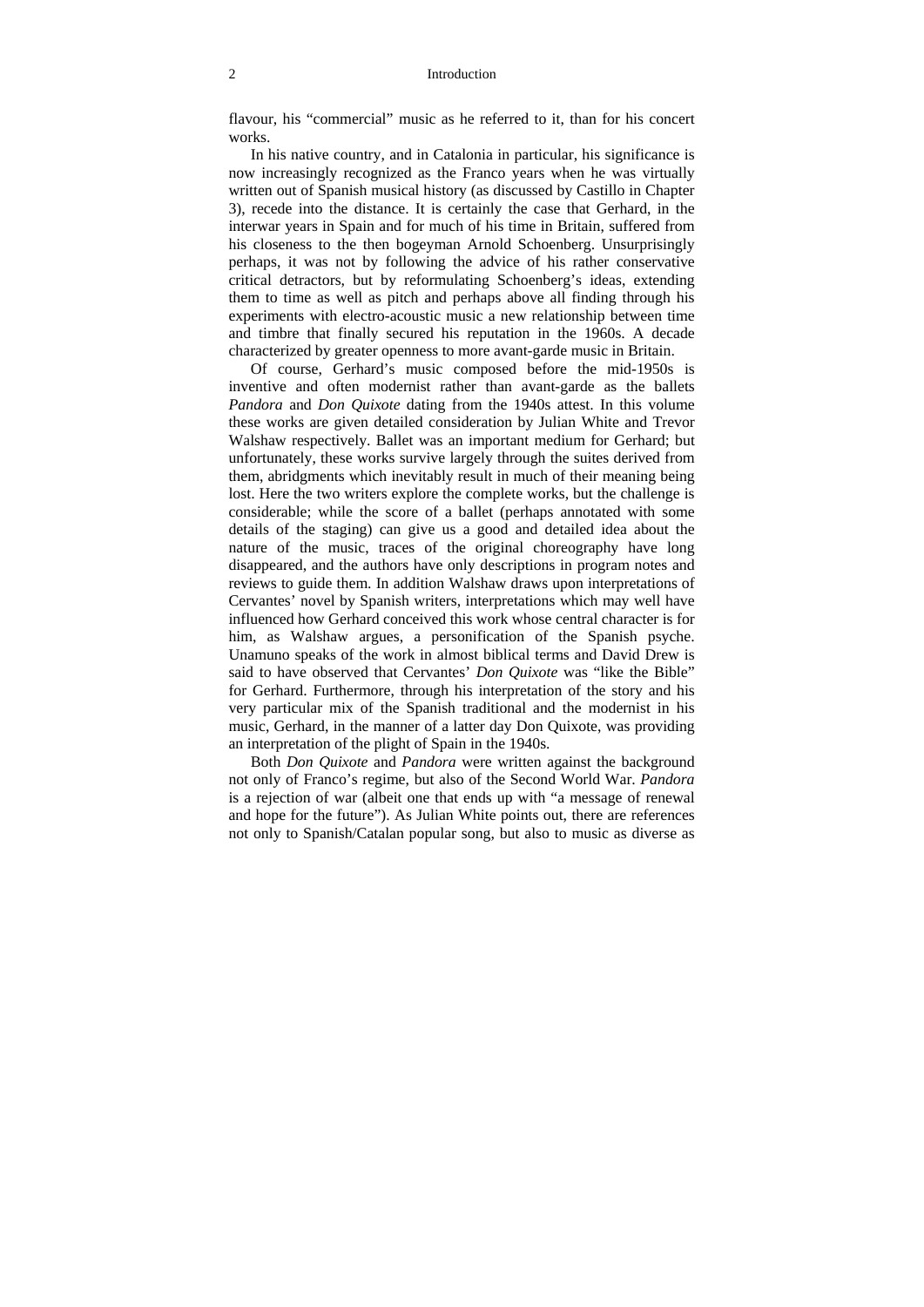"Roll out the barrel" and the "Marseillaise." He remarked to Josep Valls that "there is a clear 'ideological' intention in all this and I'm not sure if the audience will understand the intricacies of it" and he clearly had the events of the Spanish Civil War in mind as he undertook the process of composition. In this respect he seems to have embedded references in his scores that he was well aware his English audiences would not grasp, and, by and large, he did not seek to explain these references in any real detail in program notes or in his own writings (which tended to focus on technical musical matters and on issues in composition). The degree to which Gerhard's own political (if not his nationalist) ideology is embedded in his work is a source of fascination.

Gerhard makes use of a twelve-note row (albeit one with nine pitch classes) in *Don Quixote*, but its use is hardly rigorous or all-pervasive. For *Don Quixote* and *Pandora*, Gerhard constructs his own eclectic language, sometimes tonal (but rarely in a strongly goal-directed way) with touches of octatony; the music is often highly dissonant, but with an inherent sensitivity to register and sonority. Gerhard had made use of a seven-note row two decades earlier in his Wind Quintet (1928) written as his period of study with Schoenberg was concluding (partially serial writing also appears in several other works written towards the end of Schoenberg's tutelage). Clearly some elements in the way Gerhard handles rows (the free use of permutation and the integration of little twists and turns of melody with a distinctively Spanish flavor for example) look forward to his later serial practice. In her essay on the Wind Quintet, Rachel Mitchell explores Gerhard's idiosyncratic use of serial techniques in this work, taking the view that it represents a "manifesto" for the twelve-note works of the 1950s.

This view, that the seeds of the later practice are embedded in the earlier works, is attractive and certainly Gerhard's earlier experiments with rows would have fed into the intense period of theorizing that took place as the 1940s turned to the 1950s. But to a significant extent, this period of renewal was only possible after the very retrospective Violin Concerto of 1941–43 had closed a chapter in his past. As Michael Russ explores in Chapter 4, there is a sense in which Gerhard saw his move to twelve-note writing and subsequently to the serialization of time, as a very distinct change of direction, one underpinned by a root and branch reconsideration of the nature of musical materials and in particular of twelve-note writing. The failure of his opera *The Duenna* (1945–47) to achieve a fully staged performance may also have been a stimulus for him to build a new language to explore in purely instrumental works. Schoenberg and Gerhard remained friends after his studies with the German master and in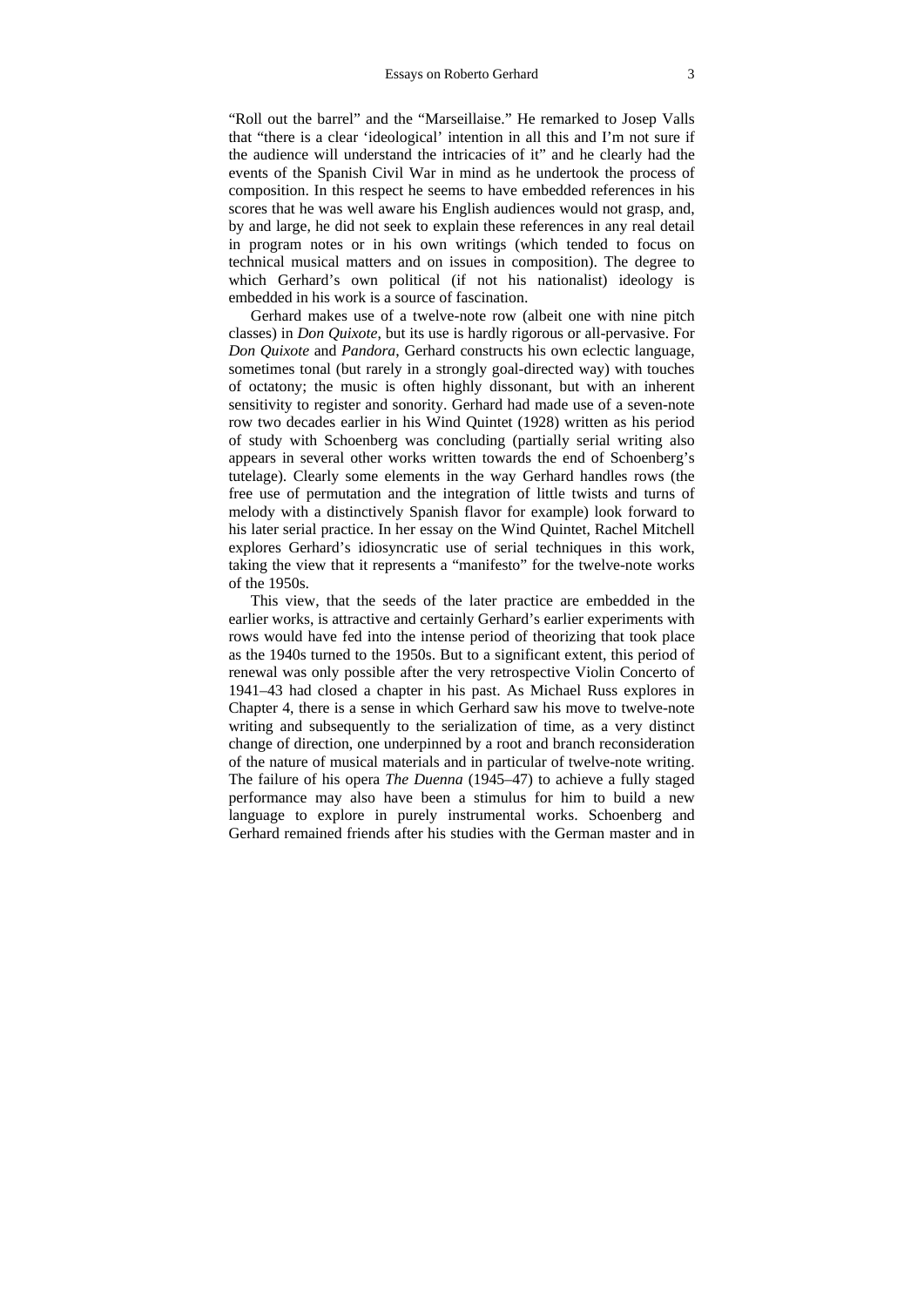#### 4 Introduction

a long letter in 1950 Gerhard sought validation from him for his fresh approach to twelve-note writing. Had he had the energy to reply to Gerhard before he died the following year, Schoenberg may well have disagreed with the younger man's concept of a new twelve-tone tonality founded on permuting the notes within each hexachord in a way similar to Hauer's tropes or some modern reconception of modality.

After his thoroughgoing exploration of pitch relations, Gerhard soon turned his attention to the serialization of time. These explorations are generally taken to have begun in the early 1950s. Gerhard outlined these techniques in an article of 1956, "Developments in Twelve-Tone Technique," and there is no doubt that serialization of time was used in the String Quartet No. 1 completed in the previous year. In that year too he mentioned to his one-time pupil Joaquim Homs that he had been working with these ideas. However, Darren Sproston, after close analysis of proportions in the earliest of Gerhard's twelve-note works including the Capriccio for Solo Flute (1949) and the Three Impromptus for piano (1950), presents evidence that suggests Gerhard may already have been experimenting with proportional schemes based on the ratio that can be generated by summing the six integers in each hexachord of the row (the integers themselves being determined by counting the distance in semitones of the particular pitch class above a predetermined base line). Sproston's evidence suggests that Gerhard's experiments place him alongside, rather than a little after, the first experiments in the serialization of time undertaken by Messiaen, Boulez and Stockhausen. Whatever the date of his first experimentation, a strong guiding principle for Gerhard was to find a very practical approach, one that would allow him considerable freedom to make his own compositional decisions and to have a greater degree of control over his materials than he observed in Stockhausen, for example.

In his other contribution to this volume, Darren Sproston looks in detail at the reworking of Symphony No. 2 into *Metamorphoses*; nowhere is Gerhard's insistence on being guided by his ear rather than by any system more in evidence. While students of his music are endlessly fascinated by his place in developing total serialism, in practice when composing with such a system he was just as likely to abandon it for a while as employ it strictly. The system was there to help Gerhard form and shape a composition; as Homs pointed out, it was a means not an end. Gerhard's reshaping of Symphony No. 2 into *Metamorphoses* was as much about changing texture and timbre and modifying the flow of the form through adjusting the length of sections as it was about preserving the underlying serial framework. While we tend to connect Gerhard to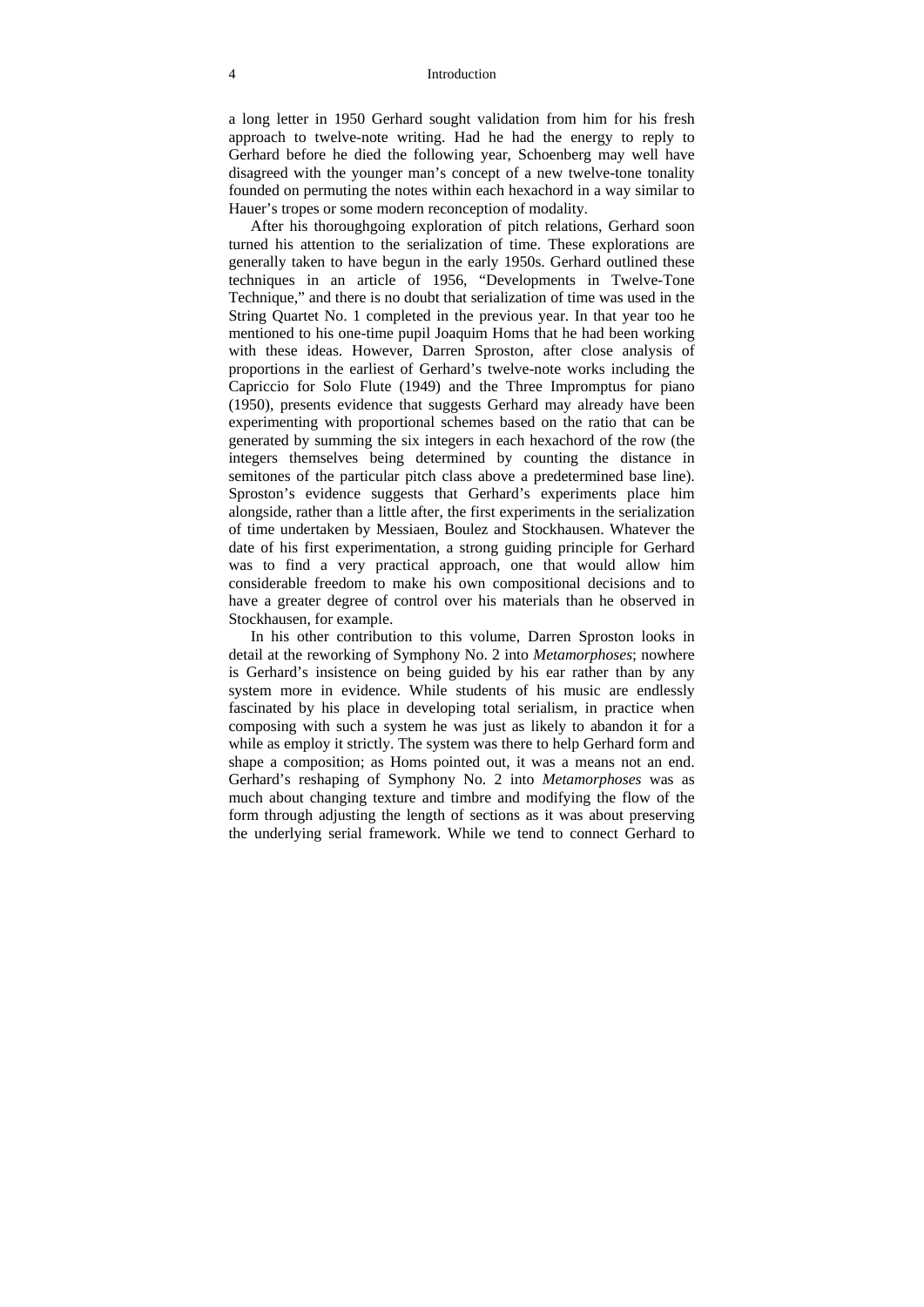Schoenberg through serial practice, in his late works, both acoustic and electronic, Gerhard is as much the heir to the technique of *Klangfarbenmelodie* evident in Schoenberg's *Farben* from the Five Orchestral Pieces, Op. 16.

Julian White considers Gerhard's very distinctive approach to the serialization of time in works of the 1950s, particularly the Harpsichord Concerto (1955–56). As he points out, Gerhard was never a total serialist, that would have been far too mechanical for him, and he restricted his serial explorations to time and tone. The rows themselves are hard to determine without knowledge of Gerhard's precompositional planning and evidence of that is scant, although some sketches remain for the Harpsichord Concerto. As if to confuse the future analyst, that work opens with a twelve-integer time set, but one in which the hexachords are not only presented in reverse order, but also the second is itself retrograded. Drawing on Gerhard's notebooks, White is able to show how the time set is used to suggest proportions for metric structures, through phrases and periods to the whole of the first movement of the concerto. Readers may notice some inconsistencies of terminology between White's chapter and Sproston's. As White is drawing upon Gerhard's own notebooks and sketches, it has been necessary to preserve Gerhard's own, sometimes a little confusing, terminology rather than employing Sproston's more precise and neutral analytical approach which draws evidence only from the music, without the aid of any of the composer's sketches or charts.

On his return to Spain after his studies with Schoenberg, Gerhard faced resistance to his music for two reasons. First, following his studies with Pedrell, rather than following in the line of that master or adopting the neoclassicism of Falla, he had chosen to study in Austria and Germany and to develop a modernist style at odds with the Spanish musical establishment. Second, Gerhard's parents were Swiss and Alsatian and therefore to some he was not truly Spanish. The effect of these factors was to lead to him being unjustly marginalized in books written in Spain about the contemporary music of the time, as Belén Pérez Castillo documents. After then building a reputation in Catalonia in the years immediately before the Civil War, his subsequent exile led to him being almost airbrushed from Spanish writing about music during the Franco regime with its vaunting of *flamenco* and the promotion of Joaquim Rodrigo.

His neglect in music histories of Spain in the interwar period notwithstanding, Gerhard was well connected with Spanish intellectuals; for example, he knew and admired Lorca who was to be murdered by Franco's regime. The *Lament for the Death of a Bullfighter* (1959), as Gregorio Garcia Karman explains, is a tribute both to the bullfighter and to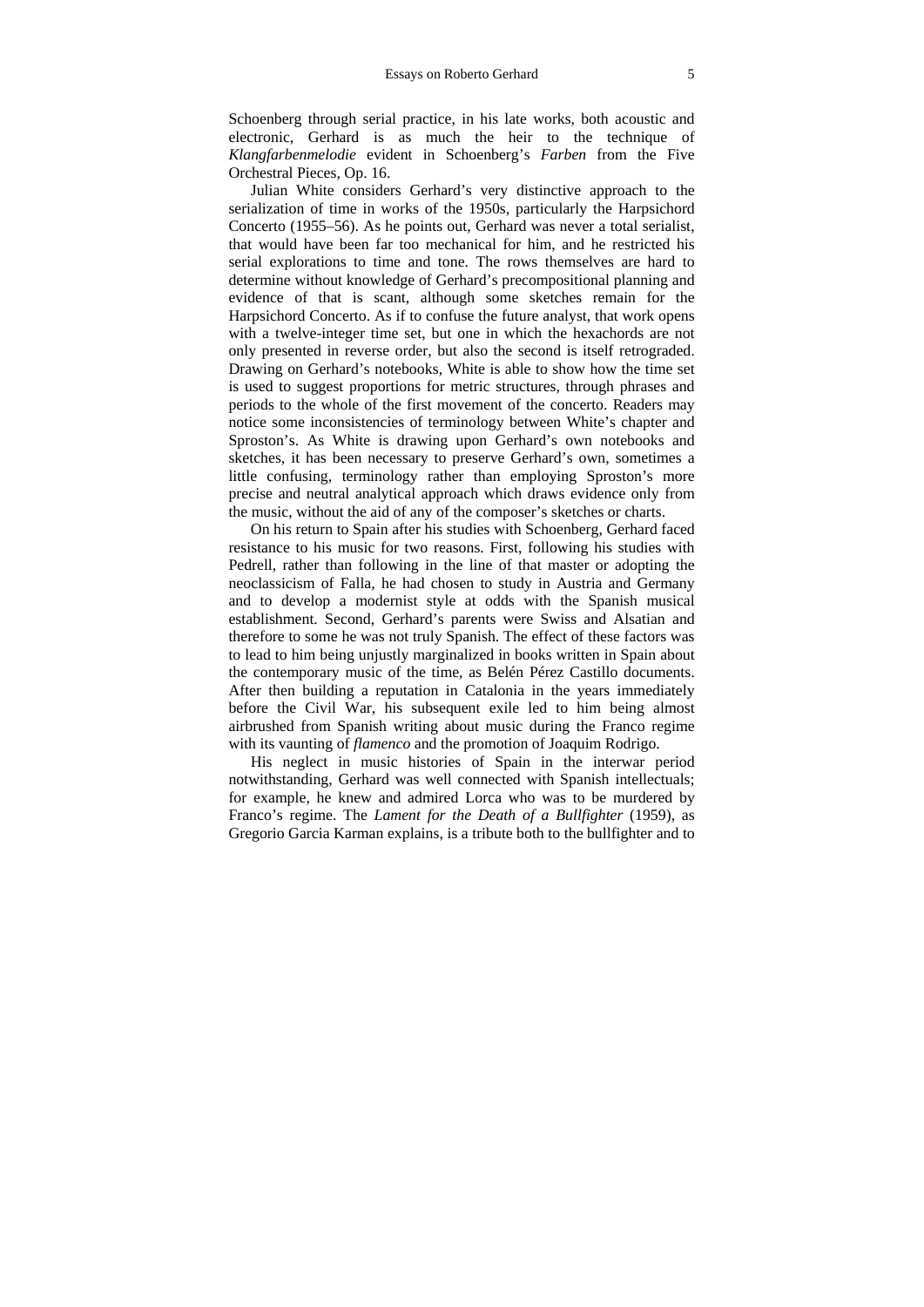#### 6 Introduction

Lorca himself. It is also an extraordinarily accomplished work for electronic tape (including a recording of the spoken poem), composed using what now would be considered primitive methods of recording, altering, and juxtaposing a wide range of sounds, many originating in percussion instruments, others in snippets of works by Gerhard himself. These constant references are always open to interpretation – are they autobiographical in some way? Gerhard regarded Don Quixote as the "Knight of the Hidden Images" perhaps, as Walshaw argues, the same observation might be made about Gerhard himself.

Gerhard's relationship with Cage, for whose collection of examples of notation he wrote *Claustrophilia*, cannot be regarded as close. Monty Adkins and Carlos Duque consider the circumstances surrounding Gerhard's only open, chance-based composition including the irony that Gerhard wrote his score on the back of a page from a draft of the Concerto for Orchestra and Cage took this to be Gerhard's composition! Perhaps the whole thing was intended as a joke, but as Adkins and Duque argue, such an interpretation is belied by the care Gerhard took in planning the composition and the fact that he took time to compose this work at a very busy point in his life. Nevertheless, Gerhard was wedded to the craft of composition and to maintaining a strict degree of control as he wrote to Cage "I am not for scrapping notation in favor of diagrams, doodlings or *musikalische Graphik*" and he still gave "pitch pride of place among materia musica's prime constituents."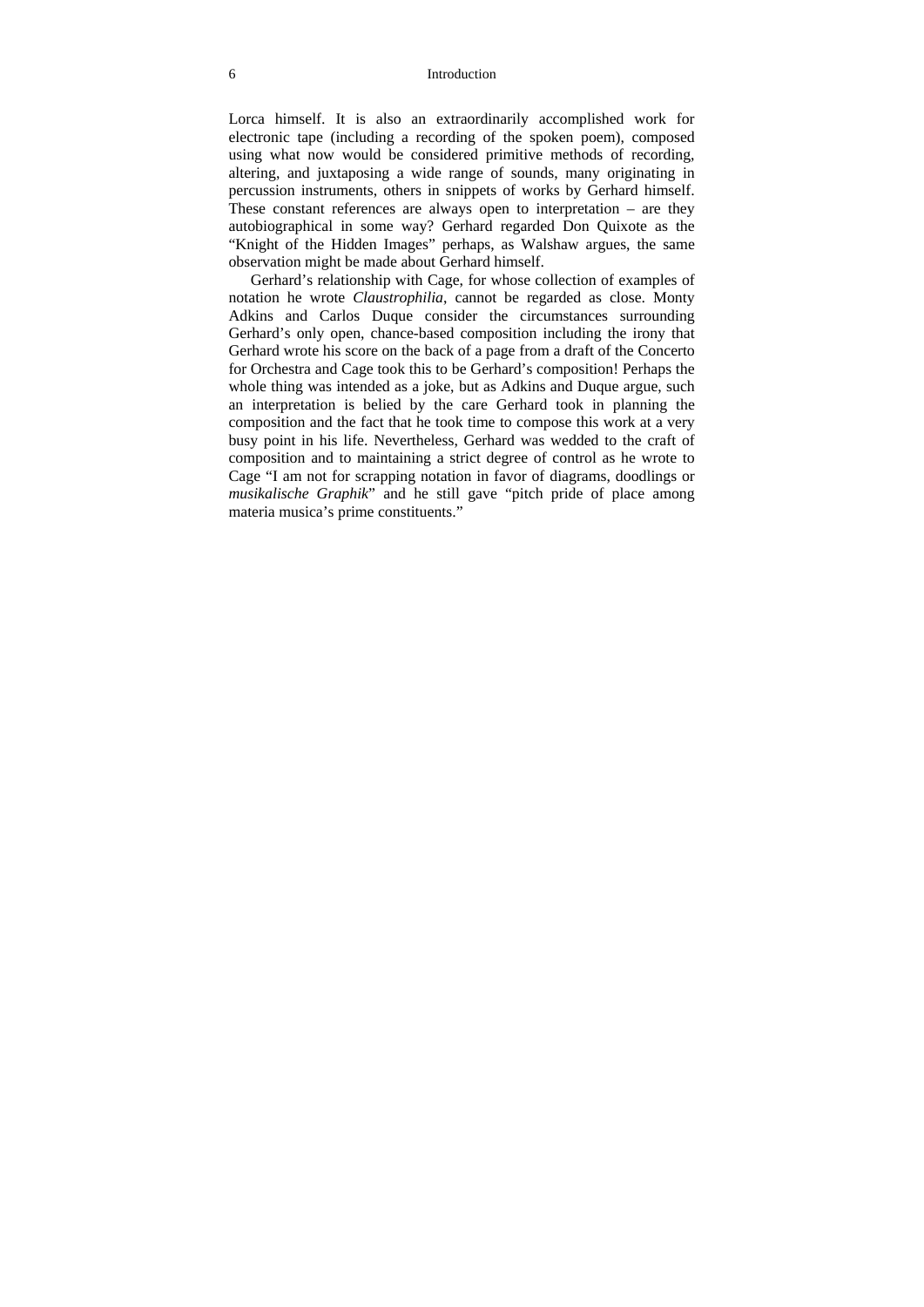## CHAPTER ONE

# DON ROBERTO = DON QUIXOTE

### TREVOR WALSHAW

Is there a Spanish philosophy? Yes, the philosophy of Don Quixote.<sup>1</sup>

#### **Introduction**

In the decade following his exile from Spain, the five most significant works produced by Roberto Gerhard were three ballet scores, *Alegrías/Flamenco* (1941–43)*, Pandora* (1943–44) and *Don Quixote*  (1940–50), the Violin Concerto (1942–45) and the opera *The Duenna*  (1945–47). It is possible to regard them as reflecting different reactions to the Spanish Civil War and his situation as a Catalan Spaniard in exile. Although he was always reluctant to discuss either his personal affairs or his compositions in public, $2$  examinations of his writings, scores, and scenarios reveal personal and political ideas and attitudes being articulated, as is already evident in the first ballet to reach the stage, *Alegrías/Flamenco*, a single score for which two scenarios were created. Both are described by Samuel Llano, albeit with reservations, as embodying Gerhard's mockery of, and opposition to, Franco's promotion of flamenco as virtually the sole form of Spanish traditional culture, a policy designated by Washabaugh as *nacionalflamenquismo.*<sup>3</sup>

<sup>&</sup>lt;sup>1</sup> Miguel de Unamuno, Our Lord Don Quixote: The Life of Don Quixote and *Sancho with Related Essays,* trans. Anthony Kerrigan (London, 1967), 290. Originally published in Madrid in 1905, with an expanded edition appearing in 1914.

<sup>2</sup> The trait is demonstrated in "A Conversation with Robert Gerhard," *Mirador* 49 (1929), 5. Gerhard's responses to questions about his own works and musical tastes are factual and guarded, but those about young Catalan colleagues are open and enthusiastic. I am grateful to Dr. Rosemary Summers for drawing my attention to this article and for providing a translation.

<sup>&</sup>lt;sup>3</sup> Samuel Llano, "Dissidence and the Poetics of Nostalgia: Narratives of Exile in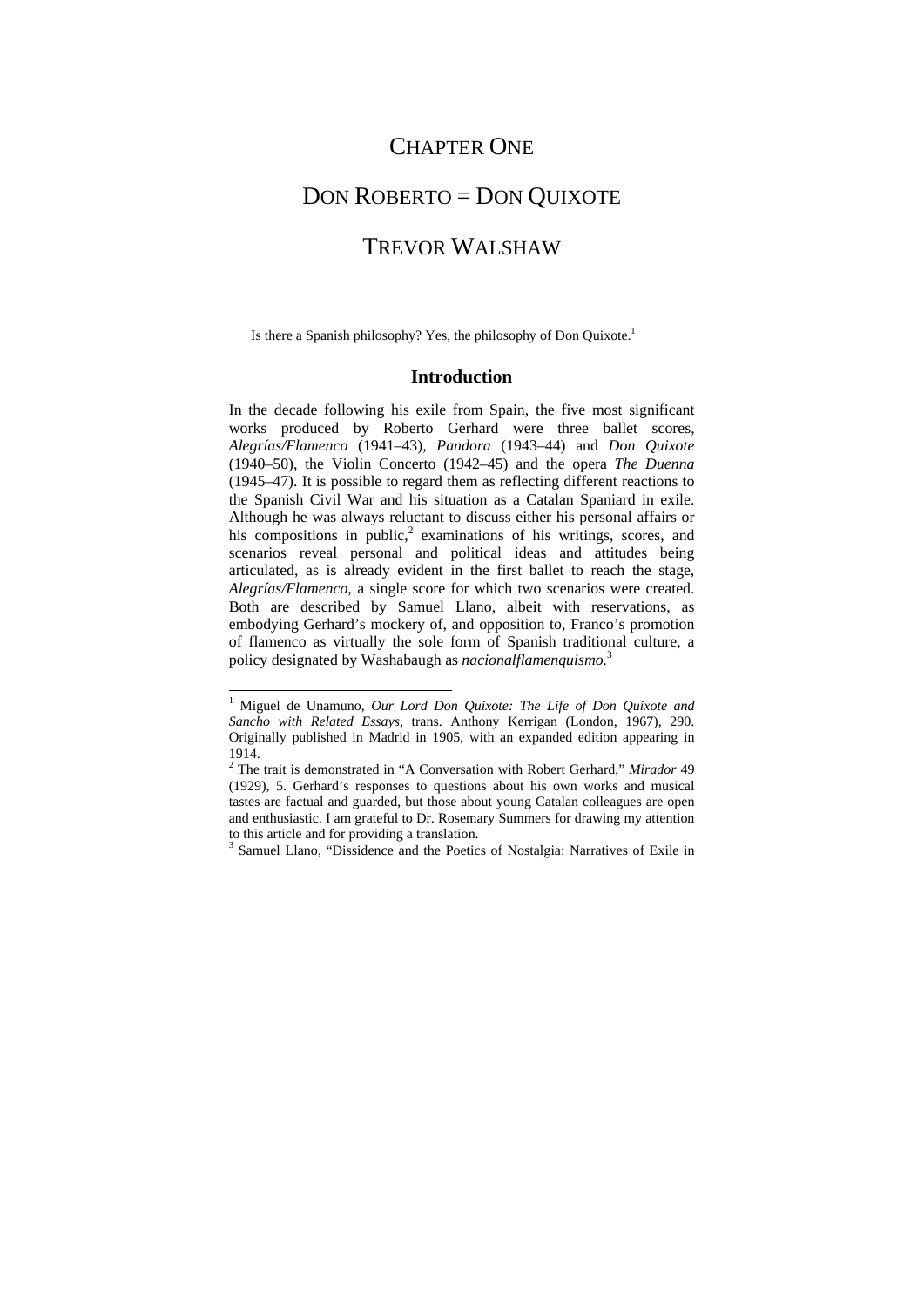*Pandora*, composed in collaboration with the modernist, cosmopolitan choreographer Kurt Jooss, whose company had been forced to flee Germany for political reasons,<sup>4</sup> was an antiwar ballet. Although intended for an English audience, the score is saturated with obscure references to Catalan and Spanish musical traditions. The Catalan pilgrims' "dance of death," *Ad mortem festinamus*, <sup>5</sup> for instance, is used throughout as a melody in its own right and as a basis for other structures, in the manner of a chorale tune in a Bach cantata; the music for the ballet, therefore, reflects "the contemporary tragedy of his homeland,"<sup>6</sup> as interpreted by both Ramon Ribé and Julian White.<sup>7</sup>

Gerhard himself is the source of interpretation for the Violin Concerto, as in a letter to Leo Black cited by Russ he writes that the score "became intensely biographical … [I] simply could not avoid the past resuscitating in every one of its dim fleeting fases [*sic*] and faces. Incidentally, the 12 note episodes are '*memories*, not anticipations'."8 This suggests nostalgia, although Russ, after tracing the origins of the "borrowed" material embedded in the score, remarks:

One can only surmise from the musical context and the emotions evoked what significance these events had for the composer. Many of the musical borrowings in the concerto take the form of snippets of melody. Even in the increasingly athematic, twelve-tone phase of Gerhard's career that followed, melodies occasionally appear in his symphonic and chamber music that retain the enigmatic quality of some in the Violin Concerto: they seem to refer to something, but quite what is not always evident.<sup>9</sup>

the Music of Roberto Gerhard," paper presented at *Staging Exile, Migration and Diaspora in Hispanic Theatre and Performance Cultures* (University of Birmingham, September 2008), 3ff, citing William Washabaugh, *Flamenco: Passion, Politics, and Popular Culture* (Oxford, 1996), 162–63. See also Leticia Sánchez de Andrés, "Roberto Gerhard's Ballets: Music, Ideology and Passion," in Monty Adkins and Michael Russ (eds.), *The Roberto Gerhard Companion* (Aldershot and Burlington, VT: Ashgate, 2013), 98.

<sup>4</sup> Anna Markand and Hermann Markand, *Jooss* (Cologne, 1985), 53.

<sup>&</sup>lt;sup>5</sup> Julian White, "National Traditions in the Music of Roberto Gerhard," *Tempo* (New Series) 184 (March, 1993), 8.

 $6$  Ramon Ribé, email 13 April 2013; see also White, "National Traditions," 8.

 $7$  See Chapter 2.

<sup>&</sup>lt;sup>8</sup> Michael Russ, "Music as Autobiography: Roberto Gerhard's Violin Concerto," *Roberto Gerhard Companion,* 132, citing Gerhard letter (his emphases) quoted in Leo Black, *BBC Music in the Glock Era and After. A Memoir* (London, 2010), 109.

<sup>&</sup>lt;sup>9</sup> Ibid., 151.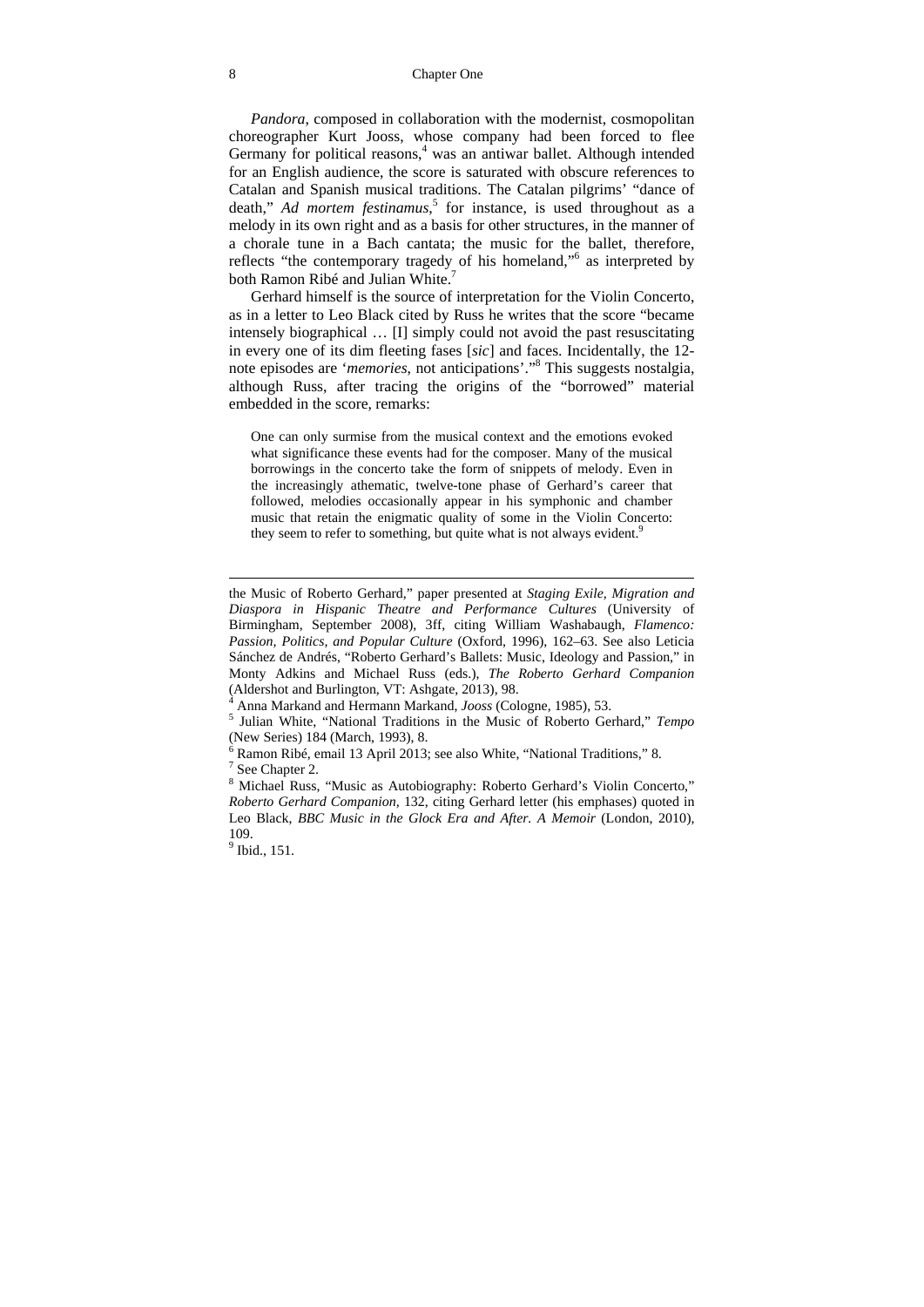In the case of *The Duenna* Gerhard was attracted by Sheridan's play, the great appeal being: "the beauty of Sheridan's English, however, the sparkle and elegance of his dialogue which I found irresistibly attractive. There is, I think, some affinity between Sheridan and the imaginative humour and wit of the Andalusian people and their polished turn of speech."<sup>10</sup>

To fully capture the rich diversity of Sevillian street life with its mixture of "wealth and fashion rubbing shoulders with beggars, gypsies and picaresque rogues<sup>"11</sup> he needed only to interpolate appearances of his *bêtes noires*, the Holy Brethren, into scene 1 and supplement the crowds in the finales of the two acts with pickpockets and street children to harass the bourgeoisie.

Of the works listed, however, it is apparent that for Gerhard *Don Quixote* was the most significant:

As is so often with Gerhard [*sic*], the story begins with Cervantes and his Don Quixote … Yet Gerhard saw Don Quixote as the "Knight of the Hidden Images" and in his various scores of the 1940s sought to portray him "from within" – that is from **within** the musical structures no less than through the musical characters. $^{12}$ 

and Leticia Sánchez de Andrés cites David Drew as saying that *Don Quixote* was "like the Bible" to Gerhard,<sup>13</sup> lending strength to her suggestion that it was the composer who chose *Don Quixote* as the subject for a ballet when commissioned by Harold Rubin to compose a piece for the Arts Theatre Ballet in Cambridge in  $1940$ .<sup>14</sup> The significance of the work for Gerhard is indicated by the fact that whereas he pragmatically accepted the abandoning of the staging of two earlier ballets, *Ariel* and *Les Feux de St. Jean*, he persevered with *Don Quixote* for ten years when Rubin's company disbanded soon after the start of World War 2, returning to the work at regular intervals and including passages in the incidental music for an adaptation of the novel by Eric Linklater for a radio drama. Work on *Don Quixote* in various forms spans eighteen years:

 $\overline{\phantom{a}}$ 

<sup>10</sup> Roberto Gerhard, "The Duenna," in *Gerhard on Music: Selected Writings*, ed. Meirion Bowen (Aldershot and Burlington, VT, 2000), 81.

 $11$  Ibid., 81.

<sup>&</sup>lt;sup>12</sup> David Drew, CD booklet notes, *Roberto Gerhard: Portraits and Horoscopes*, Nieuw Ensemble, cond. Ed Spanjaard (Largo 5134, Cologne, 1996), 4, (Drew's emphasis).

<sup>&</sup>lt;sup>13</sup> Sánchez de Andrés, "Roberto Gerhard's Ballets", 92, n. 61, citing Javier Alfaya, "Tras las huellas de Don Roberto", *Scherzo* 7/61 (Jan.–Feb. 1992), 52. 14 Ibid., 92.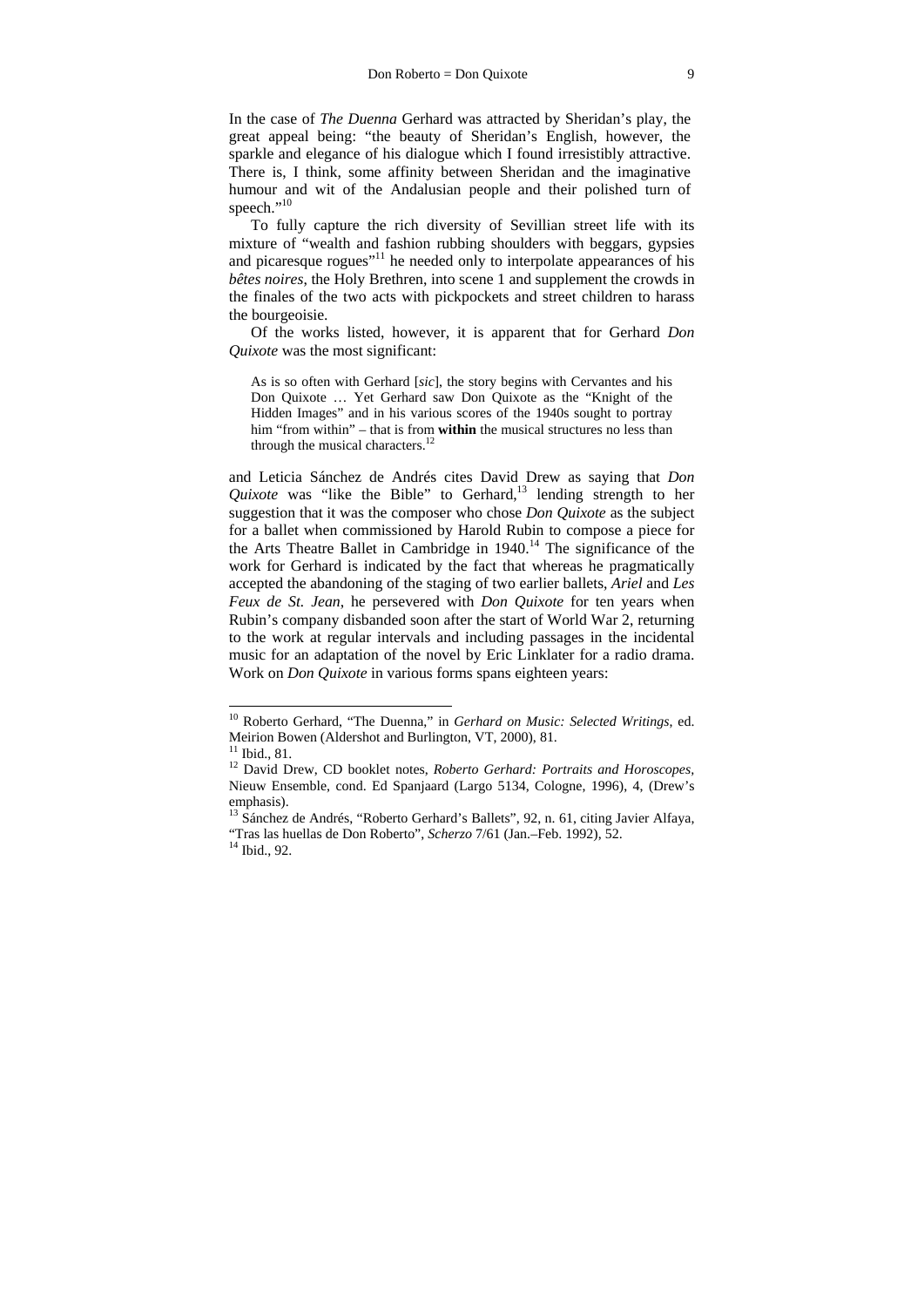- 1940–1941: *Don Quixote* ballet, first version;
- 1941: *Don Quixote,* Suite No. 1;
- 1943-44: *The Adventures of Don Quixote*. Incidental music for Linklater's radio adaptation;
- 1947: Dances from *Don Quixote* for piano solo;
- 1947: *Don Quixote*, Suite No. 2;
- 1947–49: *Don Quixote* ballet, second version;
- 1948: Correspondence with Constant Lambert regarding production of *Don Quixote* by Sadler's Wells. Lambert later recommends production to company;
- 1949: Correspondence with Ninette de Valois regarding Sadler's Wells' production at Covent Garden;
- 1950: *Don Quixote* ballet. First performance 20 February;
- 1950: "On Music in Ballet," lectures at London University vacation course;
- 1951: "On Music in Ballet I and II" articles based on lectures published in *Ballet*;
- 1958: Dances from *Don Quixote* for orchestra.

As can be seen, the correspondence with Constant Lambert, then music adviser to the Covent Garden-based Sadler's Wells,<sup>15</sup> lead to the recommendation that the company should take up *Don Quixote*, and it is the version of the score and scenario as used in those performances in 1950 that is the basis of this chapter.

#### **Literary Background**

During his correspondence with Lambert Gerhard draws attention to an article by Gerald Brenan: "With relation to the curious dream of D. Q. in the Cave of Montesinos, I would like to mention Gerald Brenan's illuminating comments in his essay on Cervantes in the July issue of 'Horizon', which you may have seen."16 Although the reference is to a specific episode from the novel and the ballet, the subject of the essay is the pre-occupation of contemporary Spanish intellectuals with the essential nature of Don Quixote, and Gerhard clearly regarded himself as of their company:

The Spaniards of today, moved by the insatiable passion for understanding and explaining themselves that has come over them since the turn of the century, have found in Don Quixote with his delusions and his wisdom, his

 $\overline{\phantom{a}}$ 

<sup>15</sup> Michael Kennedy and Joyce Bourne, eds., "Lambert, (Leonard) Constant," *The Concise Oxford Dictionary of Music* (Oxford, 1996).<br><sup>16</sup> Roberto Gerhard, letter to Constant Lambert, 11 December 1948. CUL, Gerhard

<sup>14.232.</sup>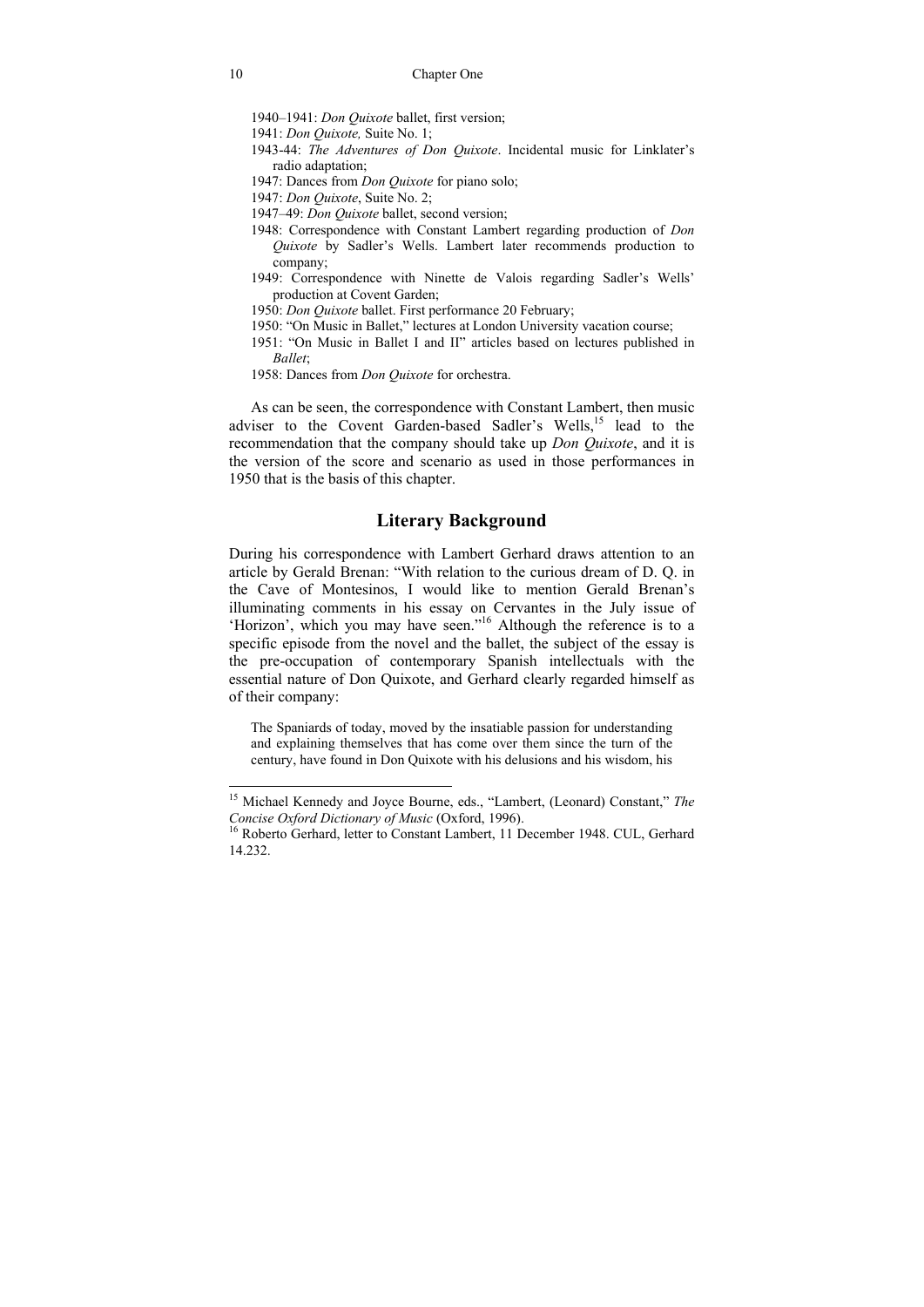violence and his courtesy, his egoism and his moral fervour the type and symbol of the Spanish character and have built upon his story a philosophy of the tragic attitude to life. But this is only one more interpretation of an endlessly interpretable book, and it would be beyond the scope of this study to discuss it. $17$ 

The reasons for Brenan's dating the phenomenon to the "turn of the century" can be found in his own account of the origins of the Spanish Civil War, *The Spanish Labyrinth.* For him, the pivotal date was 1898 and the crucial event was the war with the United States, the consequence of which was the loss of Spain's remaining colonies – Cuba, Puerto Rico and the Philippines:

[producing] consternation in the country, but so little reflection as to its causes and so little change of heart that Silvela, the Conservative Prime Minister, remarked with despair that he "could scarcely feel the pulse of Spain." Yet this in fact was the lowest moment and the end of an era. From now on a new Spain began.<sup>18</sup>

Brenan demonstrates that between 1898 and the beginning of the Civil War Spain underwent a process of disintegration and of partial regeneration, notable for the fact that between 1902 and 1923 the country had "thirtythree entirely different governments."<sup>19</sup> Sánchez de Andrés explains that the literary consequence of the "Disaster of 98" was that the character of Don Quixote was established as an iconic figure inspiring a series of interpretations in which he was transformed into a Spanish archetype, "a model for the regeneration of the nation, a cultural myth in which they sought to acknowledge the more valuable qualities of the Spanish

<sup>17</sup> Gerald Brenan, "Novelist-philosophers: XIII – Cervantes," *Horizon* (July 1948), 45–46 (accessed via UNZ.ORG, 28 January 2014). An indication of Gerhard's approval of Brenan can be found in a notebook (CUL 7.151, f11) in which he cites the Preface to Brenan's *The Spanish Labyrinth* where Brenan himself cites Marx, "There is perhaps no other country except Turkey, so little known and falsely judged by Europe as Spain (Karl Marx, cited by Gerald Brenan <<The Spanish Labyrinth >>) perqué els historiadors: <<instead of viewing the strength and resource of these peoples in their provincial and local organisation they have drawn at the source of their court histories>>" (Gerhard's parentheses and Spanish interpolation).

<sup>18</sup> Gerald Brenan, *The Spanish Labyrinth* (Cambridge, 1943), 17–18. It is worthwhile consulting the Chronological Table (xxv–xxvi), a catalogue of strikes, assassinations and changes of government, which, recurring more or less annually, reveal an almost permanent state of civil strife.

<sup>19</sup> Ibid., 23, n. 1.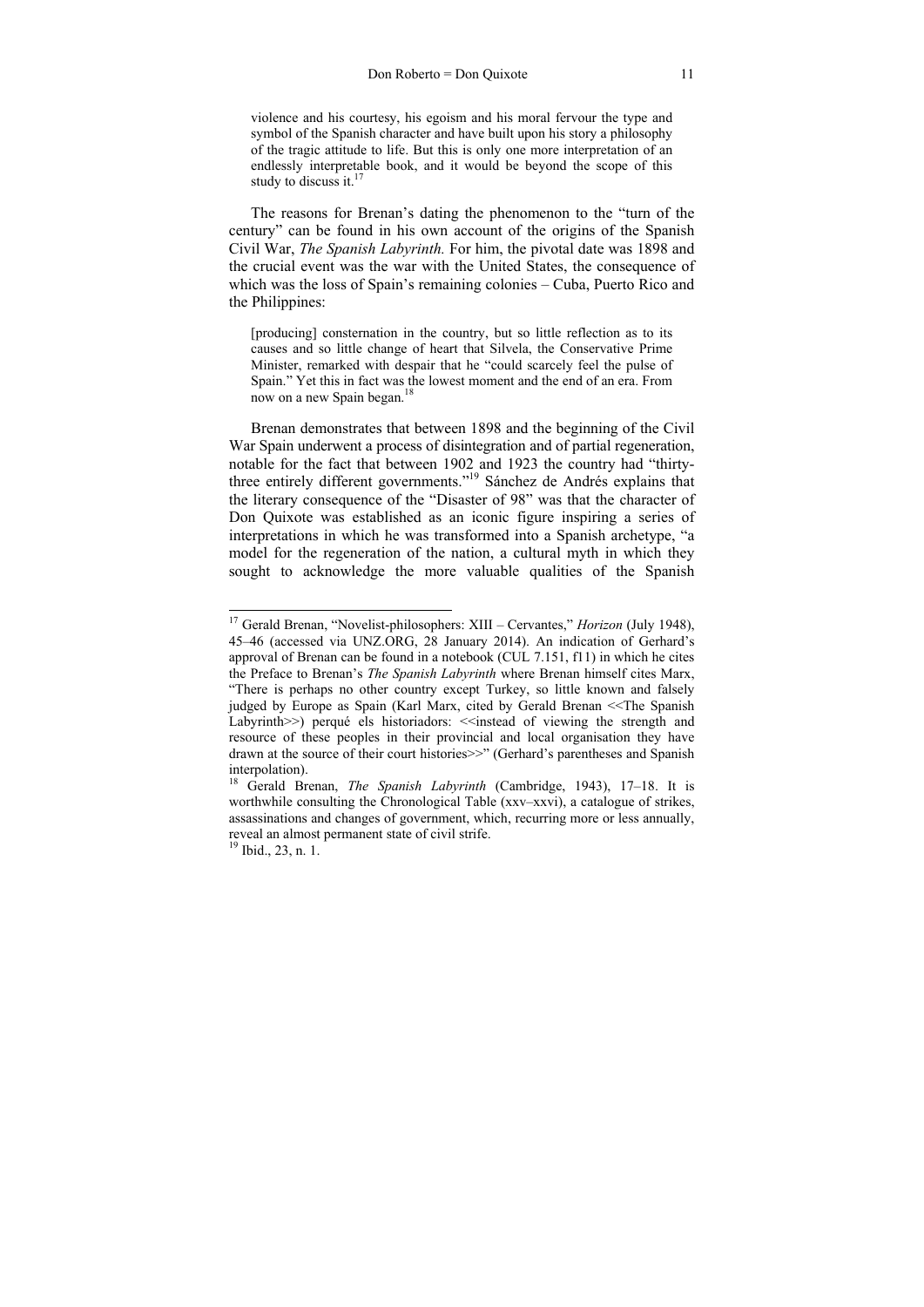people."20

As will be discussed in detail below, Gerhard's scenario for the ballet as it appears in *Gerhard on Music*<sup>21</sup> reveals that at least three commentaries on *Don Quixote* provide a background for his interpretation: *Vida de Don Quixote y Sancho* (1905) by Miguel de Unamuno (1864– 1936), *Meditaciones del Quijote* (1914) by José Ortega y Gasset (1883– 1958), *Guía del lector del Quijote* (1926) by Salvador de Madariaga (1886–1978) (plus its 1935 translation by the author and his wife, *Don Quixote: An Introductory Essay in Psychology*). All of these texts regard Don Quixote as the manifestation of the Spanish psyche in times of crisis and contemplate his significance in modern Spain. The catalogue of Gerhard's library<sup>22</sup> reveals that from the above list one essential volume, *Vida de Don Quixote y Sancho*, is missing (although Unamuno is represented with eight other volumes of essays and two biographical studies), while the editions of Madariaga post-date the gestation period of the first version of the ballet. $^{23}$ 

Despite the missing volume and the late editions it is inconceivable that a man as dedicated to *Don Quixote* as Gerhard had not read such significant contributions to the literature, a fact accepted by Gabriela Lendle who, having studied Gerhard's markings and annotations in his books, observes that for Unamuno "philosophy, life and *Quixotismo* are

<sup>&</sup>lt;sup>20</sup> Leticia Sánchez de Andrés, "Rootlessness and Patriotism: The Gerhardian Search for National Sentiment in the Myth of Don Quixote," paper read at the Third Annual Conference, *Cervantes and Quixote in Music* (Madrid, 6–8 November 2012), 1.

<sup>21</sup> Roberto Gerhard, "Music and Ballet," in *Gerhard on Music*, ed. Bowen, 97–100 (hereafter "Music and Ballet"). Bowen's editing conflates Roberto Gerhard, "On Music in Ballet I," *Ballet*, 11/3 (April 1951): 19–24 and "On Music in Ballet II," *Ballet*, 11/4 (May 1951): 29–35; the dates of 1950 and 1954 as given by Bowen in his end note (83, p. 239) are clearly a slip of the pen. Other synopses can be found in the anonymous program notes for the first performance at Covent Garden (London, 1951) and preceding the study score (Boosey and Hawkes, HPS 1147), probably by David Drew (London, 1991).

Accessible at www.lib.cam.ac.uk/Departments/Music/Gerhard/Music.html. Other significant texts in the library are four copies of *Don Quixote* (two in Spanish, two in English) together with further interpretations of the novel by Azorín and Rusiňol.<br><sup>23</sup> The shelf numbers at CUL are for the Madariaga: 744: 27.d.90.20: Cervantes.

Madariaga, S. de, *Guía del lector del Quijote*, ed. Sudamerica, c1943; 1961.8.2952: Cervantes. Madariaga, S. de. *Don Quijote: an introductory essay*…rev. ed. OUP, 1961. That for Ortega y Gasset is: MRS.31.347: Ortega y Gasset, J., *Meditaciones del Quijote*, 2a ed. Calpe, 1921.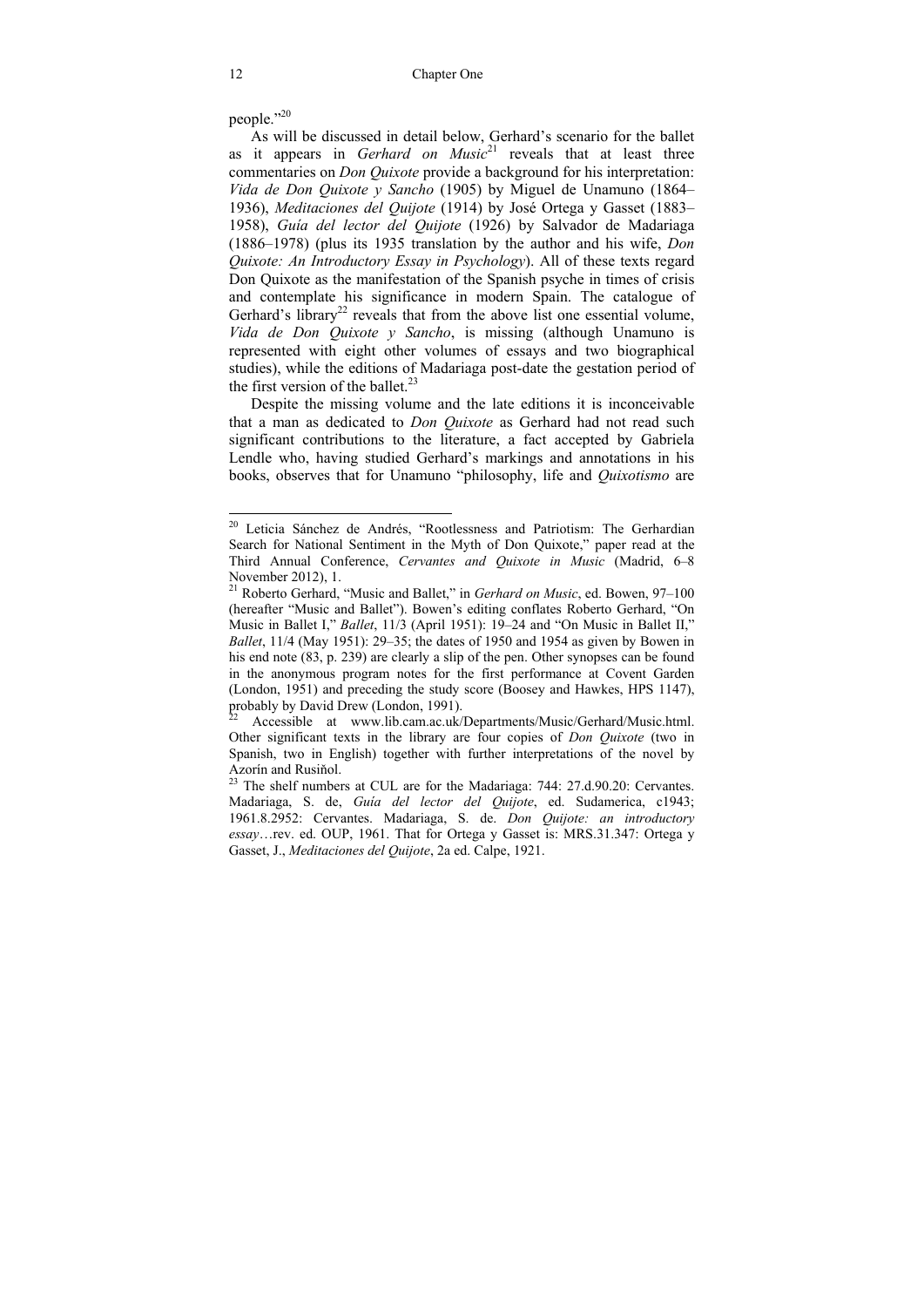inseparable" and that these ideas serve as a background to the ballet. $24$ 

While Brenan only names Madariaga, he clearly draws on Unamuno and Ortega y Gasset. Gerhard's scenario and score parallel these lines of thought in that Brenan and the three philosophers all shared the belief that Don Quixote personifies the Spanish psyche in times of strife. The works of Unamuno, Ortega y Gasset and Madariaga appeared at, or shortly after climactic moments during thirty years of turmoil in Spain – in 1905, 1914 and 1926 respectively – years of strife that culminated in the greatest crisis of all and the cause of Gerhard's exile, the Civil War of 1936–39. While their ideas often overlap, there are also significant differences between the three writers' interpretations of the myth. The ballet reflects aspects of all three, although Ortega y Gasset's voice is peripheral.

Miguel de Unamuno, the oldest of the three writers, was a leading figure in the tradition of re-interpreting *Don Quixote*. The epigraph heading this chapter is from *Vida de Don Quijote y Sancho*, which is a chapter by chapter gloss on the novel and on the character of Don Quixote, followed by a collection of essays commenting on aspects of the Knight of the Sorrowful Countenance and on his meaning for contemporary Spain. As a philosopher, he was described by Walter Starkie as "modern Spain's apostle of Quixotism";25 Harold Bloom put it more forcefully, "For Unamuno, Alonso Quixano is the Christian saint, while Don Quixote is the originator of the actual Spanish religion, Quixotism,"26 an assertion made by Unamuno himself:

And we are going to undertake a campaign for the canonization of Don Quixote, to have him declared Saint Quixote of La Mancha. If the Roman Church, which has canonized not a few poetic subjects of far less historical reality than Don Quixote, opposes the move, then perhaps the moment has arrived for schism and the establishment of the Catholic – that is, Universal  $-$  Spanish, Quixotic Church.<sup>27</sup>

Unamuno justifies the re-interpretations of the myth of Don Quixote

<sup>24</sup> Gabriela Lendle, *Zwölftontechnik als neue Form von Tonalität: Zu Roberto Gerhards quixotischem Code* (Stuttgart, 2015), 176 (Lendle's italics). The author is grateful to Janis Scott for translating; minor amendments were made by the author.

<sup>25</sup> Walter Starkie, "Introduction," Unamuno, *Our Lord Don Quixote*, ix. The appellation "Quixotism", or *quixotismo*, appears to have been first coined by Unamuno as the title for an essay in *Vida de Don Quixote y Sancho*, ibid., 329. 26 Harold Bloom, "Introduction: Don Quixote, Sancho Panza, and Miguel de

Cervantes Saavedra," in Miguel de Cervantes Saavedra, *Don Quixote*, trans. Edith Grossman (London, 2004), xxi.

<sup>27</sup> Unamuno, *Our Lord Don Quixote*, 430.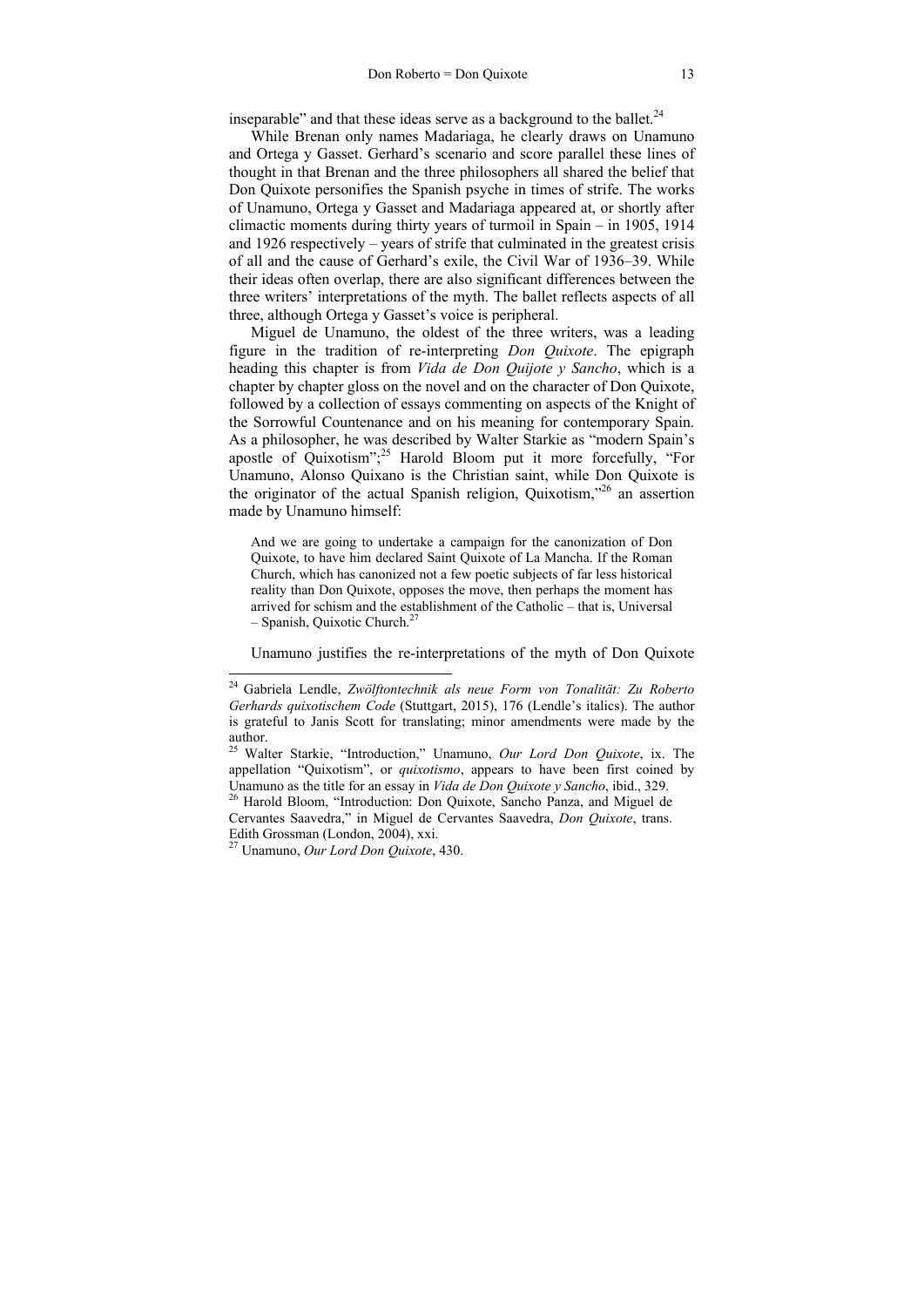by taking literally Cervantes' assertion that he was not the author of the novel, as in Chapter IX of the First Part of the work he describes how, in Toledo's Alcalá market, he discovered a reference to "This Dulcinea of Toboso" in an assortment of "notebooks and old papers" written in Arabic. A Morisco<sup>28</sup> standing nearby provided a translation, "saying that it said: *The History of Don Quixote of La Mancha, written by Cide Hamete Benengeli, an Arab historian*" whereupon he "bought all the papers and notebooks from the boy for half a *real*," following which the Morisco was persuaded to begin a translation of the work at Cervantes' home, "where, in a little more than a month and a half, he translated the entire history, just as it is recounted here,"<sup>29</sup> thus Cervantes is the author only at second remove, and, taking him at his word, Unamuno assumes the right, as did later writers, to re-interpret the novel:

I am personally not one of those who suppose that the word of Cervantes possesses any esoteric sense whatever, or that he sought to embody symbols in the characters of his story, but I do believe that we have the right to see our own symbols in these characters.<sup>30</sup>

This, in turn, enabled him to establish the faith of *quixotismo*, in which the core belief is that the glory of Spain was founded in knight-errantry:

There are those who believe that he was resurrected on the third day, and that he will return to earth clothed in mortal flesh and ready to engage in knightly adventures. And he will return when Sancho, who is today bowed down with memories, feels the hot coursing of the blood he stored up in his squirely wanderings, and when he mounts Rocinante, as I said, and, wearing his master's armor, takes up his lance, and sets out to play the role of Don Quixote.<sup>31</sup>

Unamano's imagery recalls Drew's 'like the Bible', and the final image of the ballet is of Sancho kneeling in supplication to a Dulcinea/Madonna (a concept introduced in Gerhard's synopsis when describing scene 1, and hinted at in outlining the Epilogue). $32$ 

Madariaga, having considered the idea that Cervantes was "the stepfather of Don Quixote,"<sup>33</sup> rejects it, seeing him instead as the

<sup>28</sup> A Morisco was "a Moor who had been converted to Christianity"; see Cervantes, *Don Quixote*, translator's note 4, 67.<br><sup>29</sup> Cervantes, *Don Quixote*, 67–68.<br><sup>30</sup> Unamuno, *Our Lord Don Quixote*, 358.<br><sup>31</sup> Ibid., 321.<br><sup>32</sup> "Music and Ballet," 98 and 100 respectively.

<sup>&</sup>lt;sup>33</sup> Salvador de Madariaga, *Don Quixote, An Introductory Study in Psychology* (this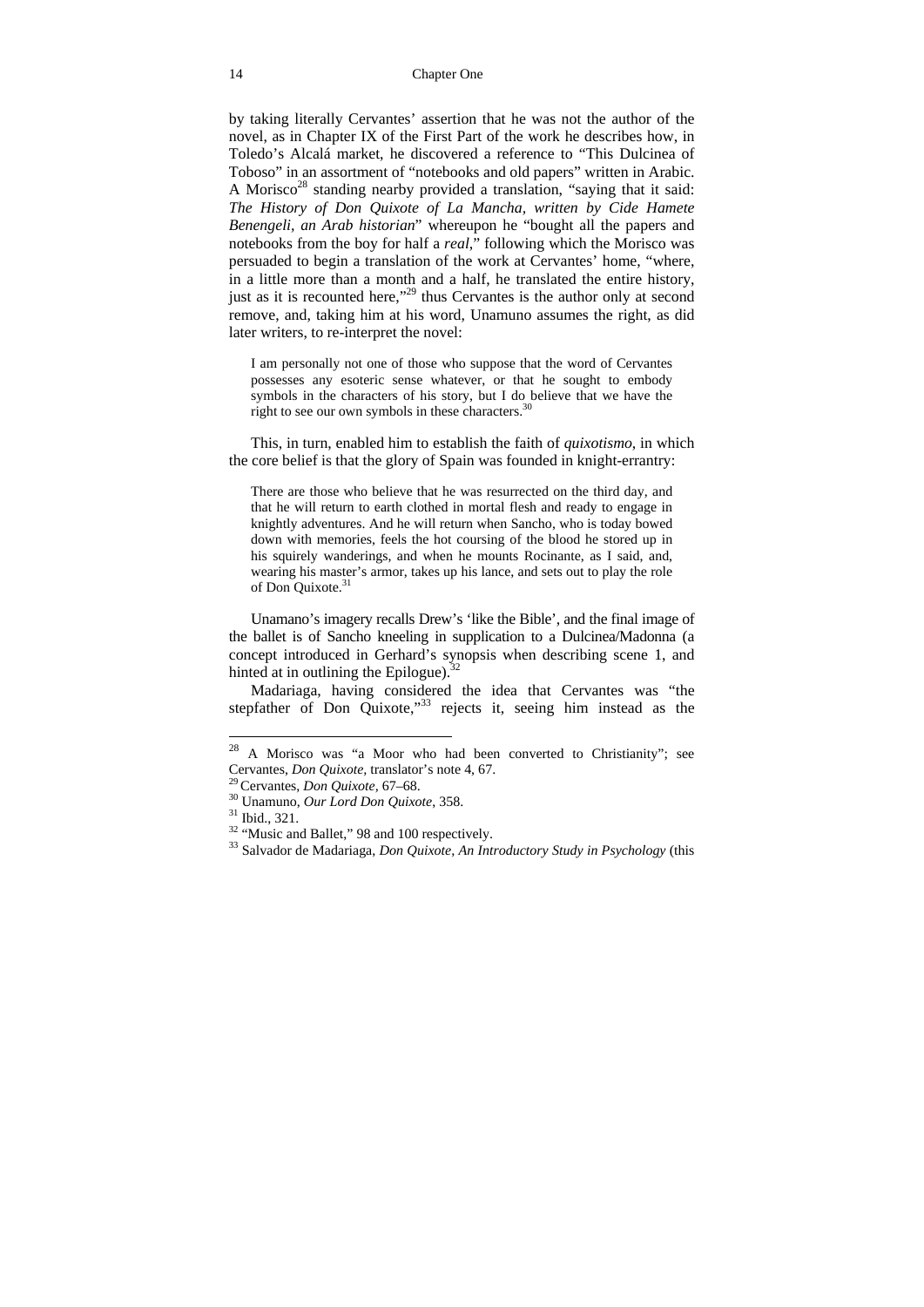personification of Quixote: "But how often, in true imitation of Don Quixote, does he [Cervantes] gallop through the fields of imagination and lose sight of earth!" $34$ 

For Madariaga, Cervantes was,

however, purely concerned with creating characters, and that is why he succeeded in giving the world eternal symbols. For even as the stone that strikes the water, though merely intent on obeying the law of gravity, will cause ever-widening circles to rise on the surface of the liquid, even so the creator that succeeds in touching the sea of the spirit will stir circles on it beyond the bounds of his limited sight. Not what Cervantes meant, but what he did is our patrimony, and when speaking of *Don Quixote* we can choose any of the infinite number of circles which surge wider and wider round the spot where the book first fell.<sup>35</sup>

There are three major differences between Madariaga's approach to the novel and that of Unamuno. Firstly, rather than attempt a gloss on the entire novel he focuses on a few key characters or incidents; secondly, he eschews the quasi-religious rhetoric often assumed by Unamuno in favour of a more measured discussion of the text; and, finally, he avoids directly relating the novel to visions of a revitalized Spain: he notes in his chapter "The Rise of Sancho" the strengthening of Sancho's influence on events as the novel nears its end, but there is no suggestion that he will resume his master's quest.<sup>36</sup>

The only major episode selected for discussion by Madariaga included in the ballet is "The Cave of Montesinos." It is described as: "a sort of 'harmonic' of the whole book, an illusion within an illusion, like the seed within the fruit."<sup>37</sup> In his analysis of the adventure, Madariaga points out that the Don's sudden awareness of reality and his subsequent disillusionment is precipitated by Dulcinea's action following her dance:

Don Quixote's imagination leads him to fancy that Dulcinea, enchanted, is in need of money and is sending one of her companions to raise some by pawning a dimity petticoat. This bringing into contact of Dulcinea, the symbol of illusion, and money, the symbol of material form, is in itself a piece of cruel realism.38

 $\overline{\phantom{a}}$ 

edition London, 1935), 4.

<sup>&</sup>lt;sup>34</sup> Ibid., 52.

<sup>35</sup> Ibid., 8–9.

<sup>36</sup> Ibid., 140ff*.* 37 Ibid., 131.

<sup>38</sup> Ibid., 136.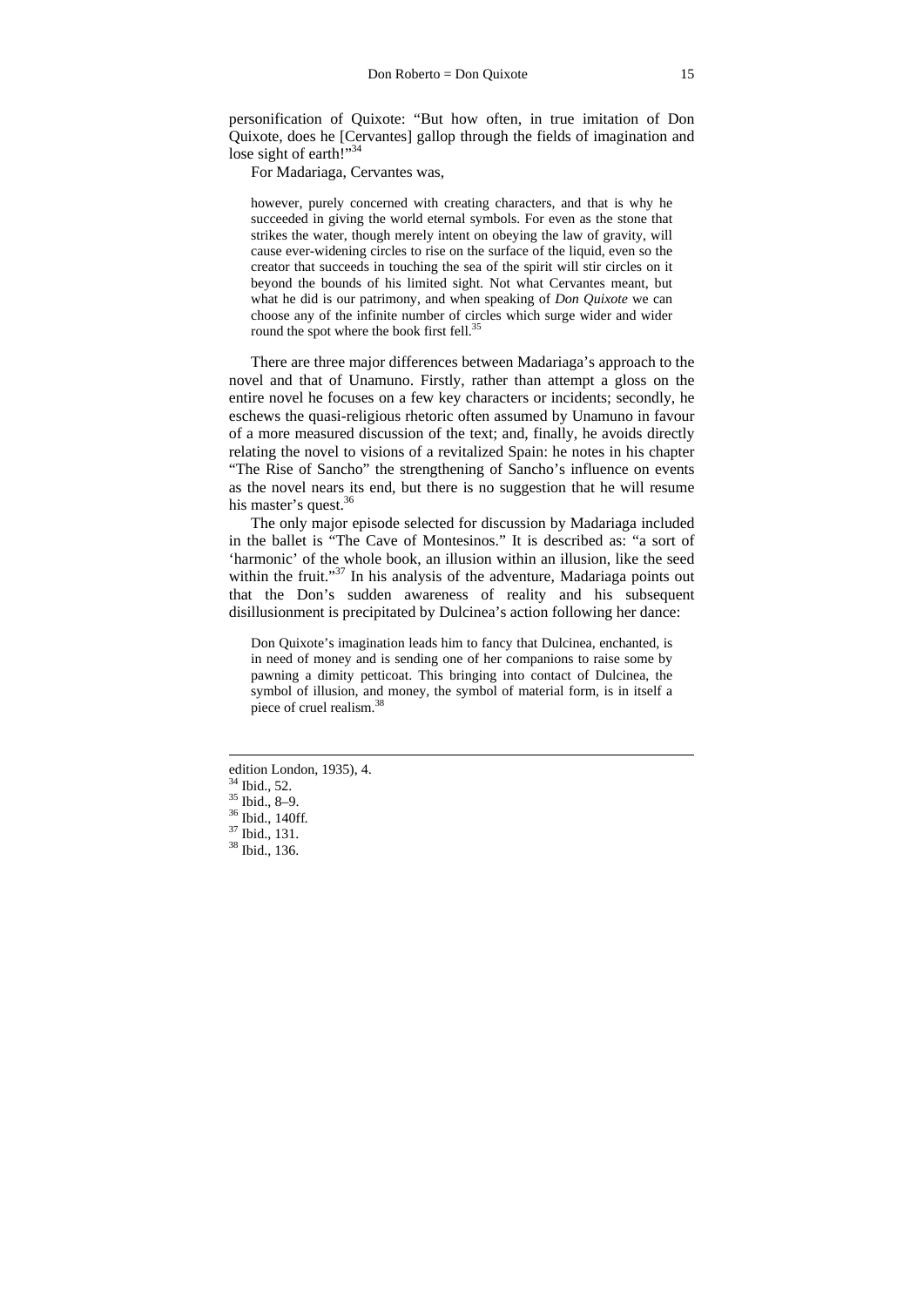Like Madariaga, Gerhard regards this as, "the beginning of the end: the Don's faith in himself, his ideal love and his mission of knight-errantry, has begun to crumble." $39$ 

Standing between the visionary Unamuno and the pragmatic Madariaga, however, is the third interpreter of the novel, José Ortega y Gasset, whose *Meditations on Quixote* also contains ideas paralleled in Gerhard's approach, but his contemplation on the significance of Don Quixote as the divine manifestation and Saviour of Spain, although it accords with the visionary aspects of Unamuno, is more general in outlook and barely treats specific adventures at all:

in a certain way, Don Quixote is the sad parody of a more divine and serene Christ: he is a Gothic Christ, torn by modern anguish; a ridiculous Christ of our own neighborhood, created by a sorrowful imagination which lost its innocence and its will and is striving to replace them. Whenever a few Spaniards who have been sensitized by the idealized poverty of their past, the sordidness of their present, and the bitter hostility of their future gather together, Don Quixote descends among them and the burning ardor of his crazed countenance harmonizes those discordant hearts, strings them together like a spiritual thread, nationalizes them, putting a common racial sorrow above their personal bitterness. "For where two or three are gathered together in my name," said Jesus, "there am I in the midst of  $then.$ <sup>140</sup>

He rejects Unamuno's concept of Cervantes being merely the "stepfather" of *Don Quixote* and, like Madariaga, prefers to see the character as a projection of the personality of the author: "but artistic things – like the character of Don Quixote – are made of a substance called style. Each aesthetic object is the individualization of a style-protoplasm. Thus, the individual Don Quixote is an individual of the Cervantes species."41

The first of the two major points on which the three writers agree, therefore, is that embedded within the novel are concepts of "duality" and the right to interpret the novel from a contemporary perspective. In Unamuno there is a double duality – the separation of the author from his "stepson," and Don Quixote's mixture of madness and sanity:

His madness, then, did not flourish until his sanity and goodness were well-seasoned. He was never a lad who threw himself helter-skelter into an unfamiliar career, but a judicious man who went mad from pure maturity

 $\overline{\phantom{a}}$ 

<sup>&</sup>lt;sup>39</sup> "Music and Ballet," 99.

<sup>40</sup> José Ortega y Gasset, *Meditations on Quixote,* trans. Evelyn Rugg and Diego Marín (New York, 1963), 51.

 $41$  Ibid.,  $51-52$ .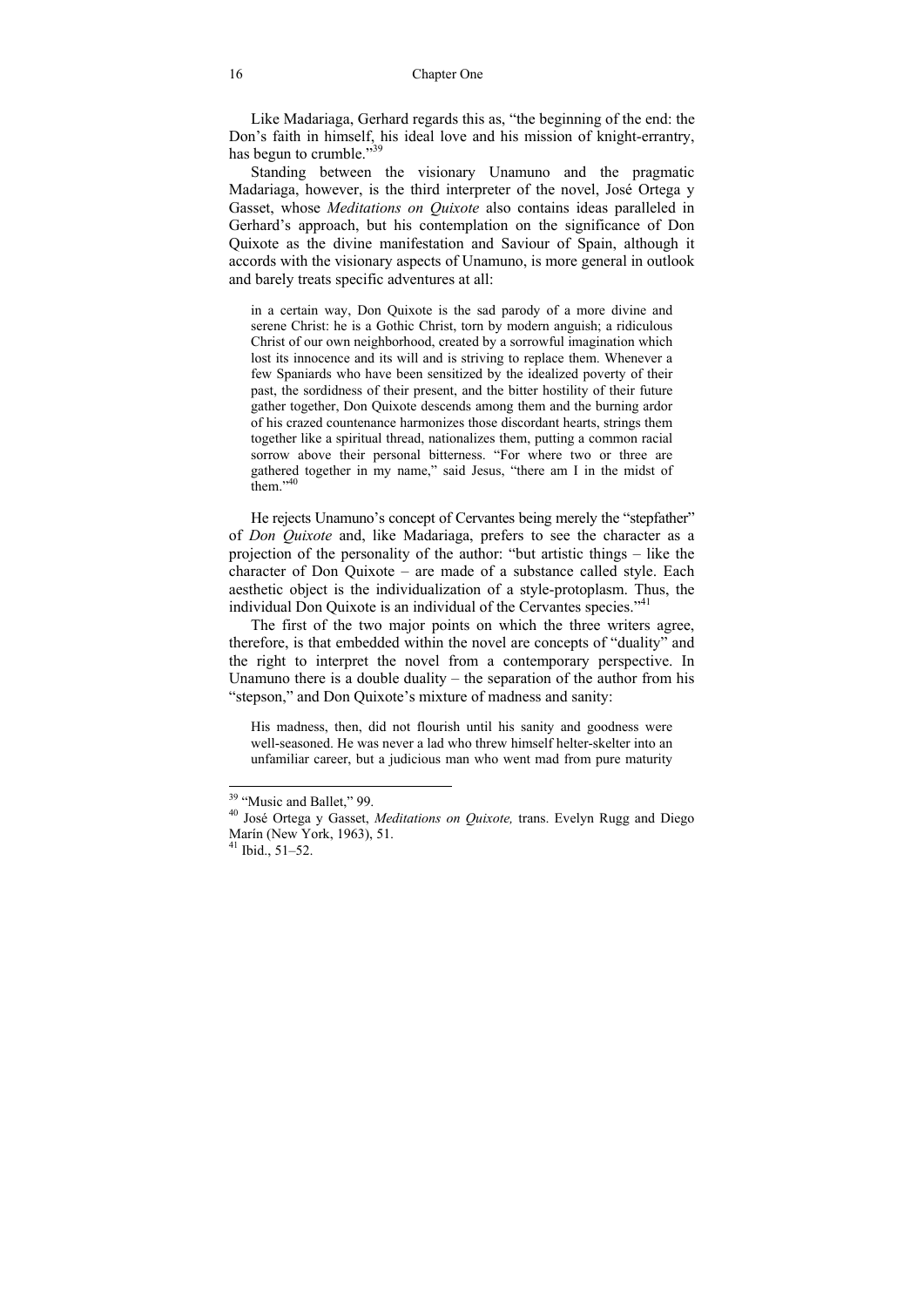of spirit.<sup>42</sup>

For Madariaga, Cervantes' contrary nature drives him to purport to undo, "the authority and welcome which Chivalry books enjoy, $\frac{1}{4}$  while he is in fact trying to emulate the genre:

I venture to think that the real inception of *Don Quixote* must be found not in a desire to destroy, but in the ambition to emulate, the popularity of Amadís of Gaul and his race. Cervantes' first idea must have been that of writing a model Chivalry book.<sup>44</sup>

Embracing yet another interpretation, Ortega considers the variety of attitudes toward Quixote:

Nevertheless, the errors to which the isolated consideration of Don Quixote has led are really grotesque. Some, with charming foresight, advise us not to be Don Quixotes; others, following the latest fashion, invite us to an absurd existence, full of extravagant gestures. For all of them, apparently, Cervantes did not exist. Yet Cervantes came upon this earth to carry our minds beyond that dualism.<sup>45</sup>

The second point of agreement is that the myth of the Knight of the Sorrowful Countenance is essentially tragic, and as such can be regarded as a reflection of the plight of Spain in times of distress. Of the three, Unamuno is the most dramatic, "the passing grandeur of our Spain is eternalized in a work of Mockery … And this work of mockery is the saddest history that has ever yet been written."<sup>46</sup> Madariaga, taking a less histrionic approach, is more elliptical:

Cervantes realizes that laughter cannot be whole-hearted when raised at the expense of a noble character, since man's deepest instinct leads him to recognize his own ideal self in all that is noble and when we laugh at our own selves we can only laugh with "monkey laughter".47

Ortega y Gasset, with his "sordidness of their present, and the bitter hostility of their future," is as pessimistic as Unamuno. Gerhard, who witnessed "the bitter hostility of their future" and who in his other ballets

<sup>42</sup> Unamuno, Our Lord Don Quixote, 27.

<sup>43</sup> Madariaga, Don Quixote, An introductory Study, citing Cervantes' Prologue to Don Quixote, 10.

 $\frac{44}{45}$  Ibid., 37.<br><sup>45</sup> Ortega, *Meditations*, 51.

<sup>&</sup>lt;sup>46</sup> Unamuno, Our Lord Don Quixote, 244.

<sup>47</sup> Madariaga, Don Quixote, An Introductory Study, 6.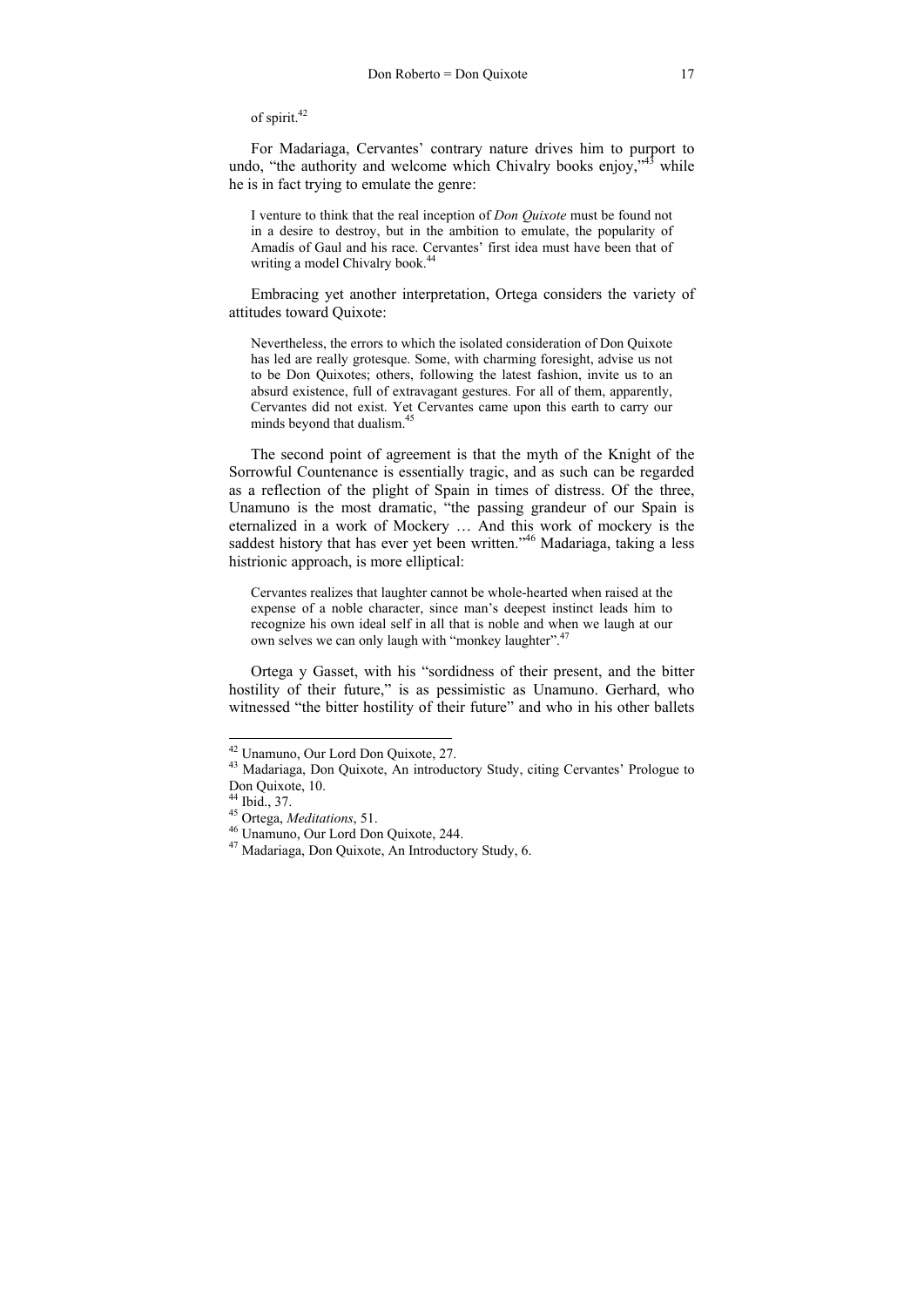seems to have been tilting at Francoist windmills, could justifiably regard himself as a modern personification of the Knight of the Sorrowful Countenance – expressing the concept in the compositional methods applied in the ballet by getting "into the skin" of Don Quixote:

The problem of Don Quixote's impersonation is in itself a twofold one, since the Knight of La Mancha is by no means a madman pure and simple, but the most subtle mixture of sense and folly, a compound of sweet reasonableness and delirious hallucinations … There was nothing for it but to get into the Don's skin and impersonate him.<sup>48</sup>

The idea that the artist, whether dancer or composer, should assume the skin of his or her role pervades the second section of the essay, beginning with a statement about the willingness of the composer, "to take his inspiration not from the literary aspect ... but from within the movement of the dance itself – from dance as impersonation."49 But the composer owes the dancer an even greater obligation:

I knew that I had given the dancers music and rhythm into which they could slip as into fitting garments. Yet this is only half of the musician's task ... above all, it must also *impersonate.* The word itself could not be a happier one as an expression of what it stands for. *Persona* originally applied by the Latins to the actor's mask, means literally *that which sounds through (per-sona, per sonare)* the sound behind the mask.<sup>50</sup>

In other words, just as the dancers need to "get inside" the characters they represent so must the composer sound through the mask to *impersonate* Don Quixote.

There follows a description of the way in which Gerhard solves the problem of the duality of Don Quixote's character by discovering a theme from which he is able to extract a twelve-note series. From the Schoenbergian point of view the series is deficient, consisting of nine pitch classes only, with three repeated, but, "it was given to me in and with my original theme which … had been one among many discarded ones that had come spontaneously to my mind from the first.<sup>351</sup> It was, in other words, the product of intuition (an important subplot in Gerhard's writings).

The structure of the scenario ensures that as the ballet proceeds the incidence of episodes that re-interpret the myth steadily increases, serving

 $\overline{\phantom{a}}$ 

<sup>&</sup>lt;sup>48</sup> "Music and Ballet," 94.

<sup>49</sup> Ibid., 93.

 $50$  Ibid., 94 (Gerhard's italics).

 $51$  Ibid., 96.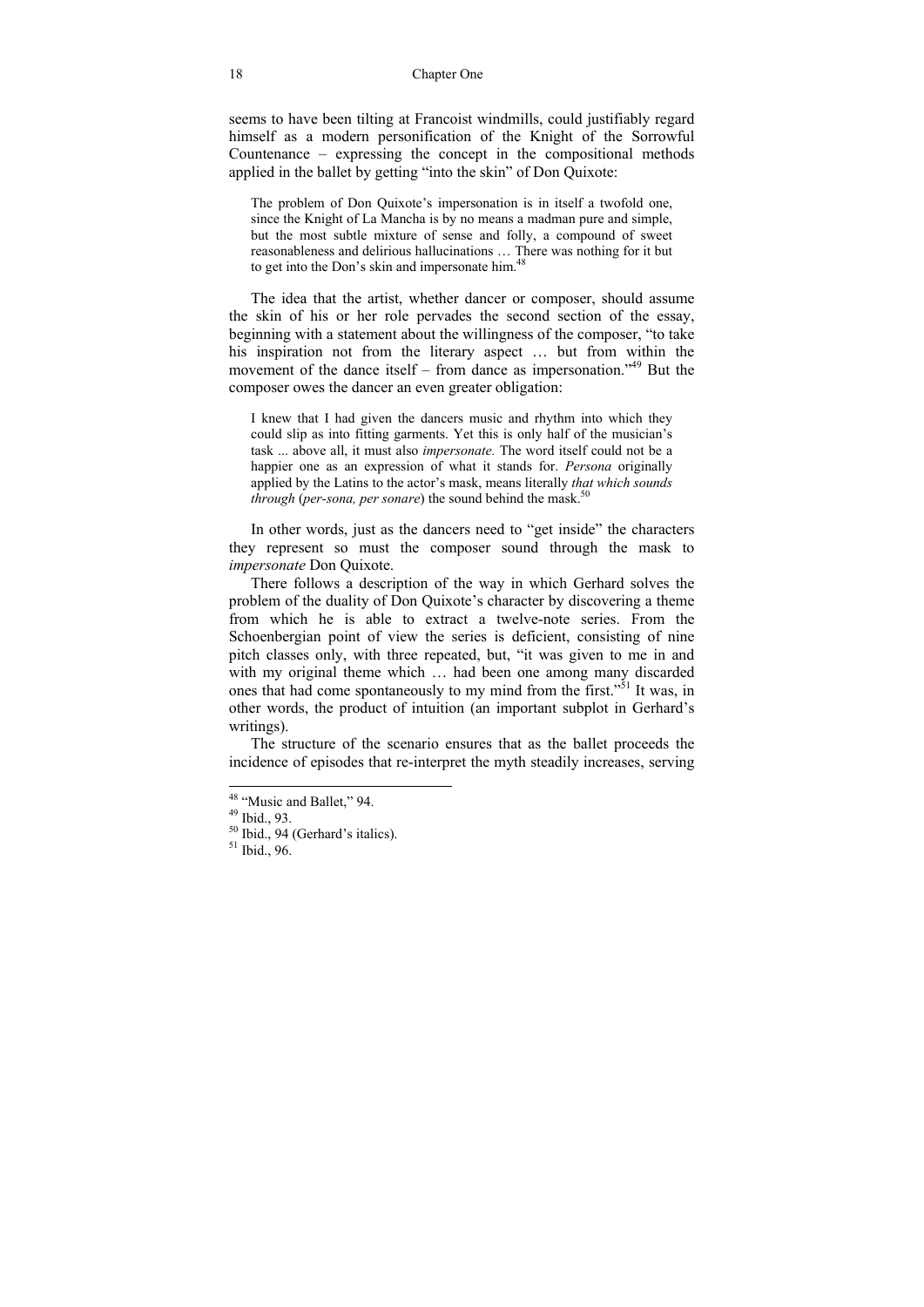to articulate and synthesize a number of the concepts found in twentiethcentury interpretations of *Don Quixote,* enabling the composer to identify with Brenan's "Spaniards of today," although he must have known that very few of the intended audience would be sufficiently conversant with the novel to recognize the nature of his adaptations, and, as with the Catalan references in *Pandora*, even fewer would comprehend the contemporary Spanish resonances.

But the most significant musical and psychological factor in the work is the intuitive discovery of the means of impersonating, of *becoming* the Knight of the Hidden Images, by "getting inside his skin."<sup>52</sup>

#### **The Ballet: Scenario**

However skilfully the scenario is composed, in the medium of ballet it is possible to portray only the essence of an idea as complex as a reinterpretation of the myth of Don Quixote. The detail of the argument, if discernible at all, will be evident only to those with an intimate knowledge of Cervantes' novel. Table 1.1 gives the basic outline of the scenario and an indication of Gerhard's arrangement of the scenes from the novel as described in "Music and Ballet."<sup>53</sup> Those in roman text are narrative and those in italics are primarily meditative and the change from roman to italic predominance demonstrates the move from *ballet d'action* to a more contemplative idiom and the way in which the philosophical content increases as the narrative unfolds. A full appreciation therefore depends on shedding expectations of a divertissement depicting the spectacular adventures of a deluded old man (probably unavoidable in the light of previous interpretations) in favour of something more introspective.

 $52$  Ibid., 95. As far as the author can discover the appellation of the "Knight of the Hidden Images" is Gerhard's own coinage.

<sup>&</sup>lt;sup>53</sup> Unless stated otherwise all references are to the synopsis as it appears in Bowen, *Gerhard on Music*, 97–100, which reprints the version first published in David Drew, ed., *The Decca Book of Ballet* (London, 1958), 153–56.